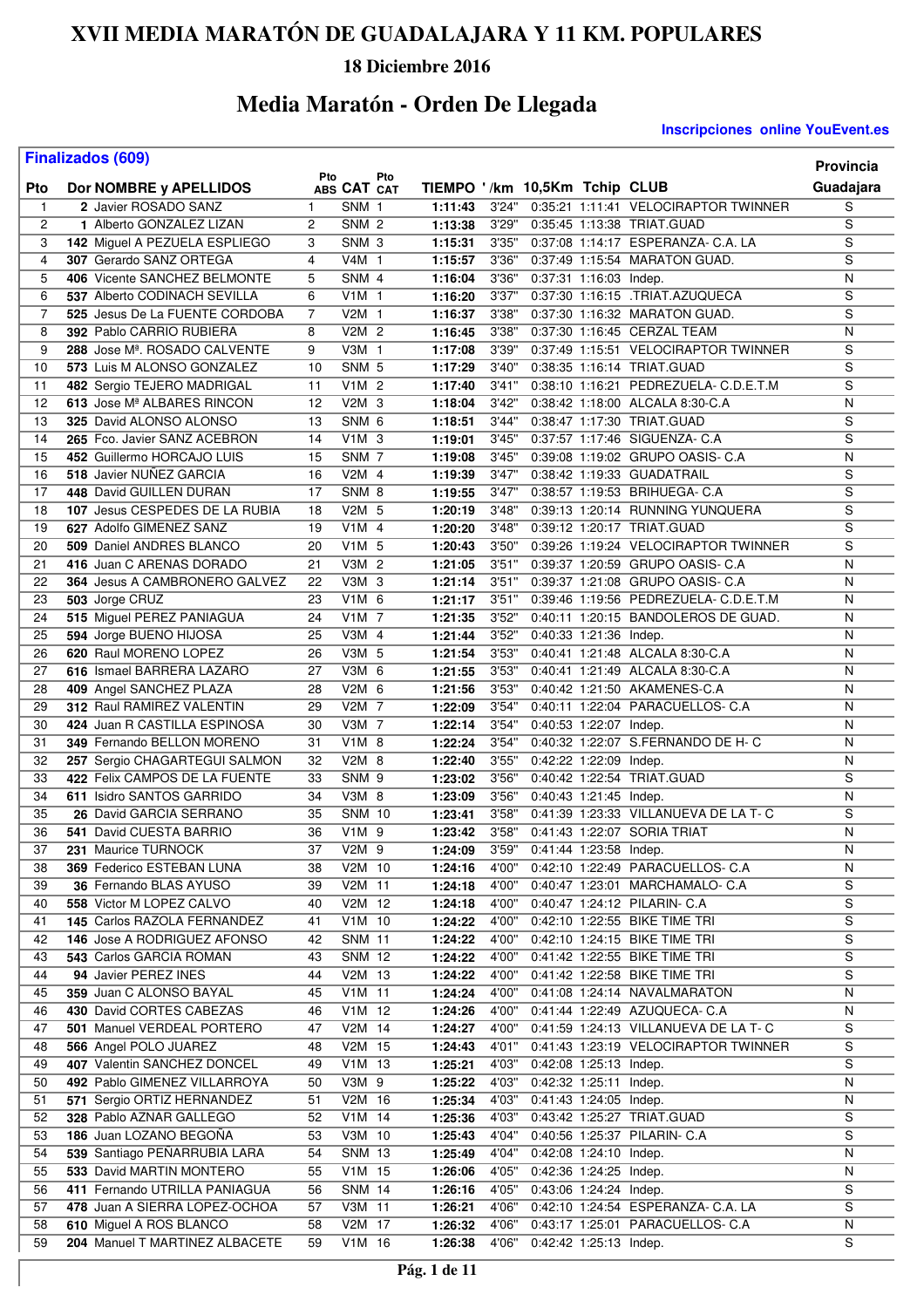### **18 Diciembre 2016**

# **Media Maratón - Orden De Llegada**

|     | <b>Finalizados (609)</b>                    | Pto          |                  | Pto            |                               |        |                        |                                            | Provincia      |
|-----|---------------------------------------------|--------------|------------------|----------------|-------------------------------|--------|------------------------|--------------------------------------------|----------------|
| Pto | Dor NOMBRE y APELLIDOS                      |              | ABS CAT CAT      |                | TIEMPO '/km 10,5Km Tchip CLUB |        |                        |                                            | Guadajara      |
| 60  | 225 Miguel A BRAVO NUEVO                    | 60           | V2M 18           |                | 1:26:49                       | 4'07"  |                        | 0:42:18 1:26:38 GUADATRAIL                 | S              |
| 61  | 487 Miguel A NIETO SANTAMARIA               | 61           | V4M 2            |                | 1:26:50                       | 4'07"  | 0:42:23 1:26:41 Indep. |                                            | S              |
| 62  | 220 Victor MONGE MARTINEZ                   | 62           | V1M 17           |                | 1:26:50                       | 4'07'' | 0:43:44 1:25:02 Indep. |                                            | S              |
| 63  | 42 Javier FERNANDEZ BOLANOS                 | 63           | <b>SNM 15</b>    |                | 1:26:53                       | 4'07"  |                        | 0:42:01 1:26:48 VELOCIRAPTOR TWINNER       | S              |
| 64  | 249 Omar GIL IGLESIAS                       | 64           | V1M 18           |                | 1:26:54                       | 4'07"  |                        | 0:43:17 1:25:23 PARACUELLOS- C.A           | N              |
| 65  | 466 Alejandro PINTO CAMACHO                 | 65           | <b>SNM 16</b>    |                | 1:26:57                       | 4'07"  | 0:44:14 1:24:36 Indep. |                                            | S              |
| 66  | 489 Jose RODRIGO YUSTA                      | 66           | V4M 3            |                | 1:26:59                       | 4'07"  |                        | 0:43:11 1:25:10 MARATON GUAD.              | S              |
| 67  | 602 Ignacio HERNANDEZ RUIZ                  | 67           | <b>SNM 17</b>    |                | 1:27:03                       | 4'08"  |                        | 0:43:42 1:25:28 TRIAT.GUAD                 | $\overline{s}$ |
| 68  | 508 Juan J ALONSO MILLANO                   | 68           | V1M 19           |                | 1:27:07                       | 4'08"  | 0:44:01 1:26:47 Indep. |                                            | $\overline{s}$ |
| 69  | 590 Angel DIAZ LECETA                       | 69           | <b>SNM 18</b>    |                | 1:27:13                       | 4'08"  |                        | 0:44:00 1:25:42 ESPERANZA- C.A. LA         | S              |
| 70  | 348 Miguel A SANCHEZ MARTINEZ               | 70           | V4M 4            |                | 1:27:16                       | 4'08"  | 0:42:52 1:27:06 Indep. |                                            | $\overline{s}$ |
| 71  | 578 Rafael FINOL ROCHE                      | 71           | V2M 19           |                | 1:27:18                       | 4'08"  | 0:43:24 1:26:54 Indep. |                                            | N              |
| 72  | 5 Alberto FERNANDEZ-<br>VILLACANAS VELA     | 72           | V5M 1            |                | 1:27:22                       | 4'08"  |                        | 0:43:12 1:27:16 MARATON GUAD.              | S              |
| 73  | 442 Luis GARCIA IGLESIAS                    | 73           | <b>SNM 19</b>    |                | 1:27:23                       | 4'09"  | 0:43:27 1:27:16 Indep. |                                            | N              |
| 74  | 213 Fernando CABRERIZO MONTERO              | 74           | V3M 12           |                | 1:27:27                       | 4'09"  | 0:44:00 1:27:09 Indep. |                                            | S              |
| 75  | 565 Gonzalo Del PALO MALO                   | 75           | <b>SNM 20</b>    |                | 1:27:33                       | 4'09"  | 0:43:34 1:27:18 Indep. |                                            | S              |
| 76  | 197 Roberto LOPEZ CAMPOS                    | 76           | <b>SNM 21</b>    |                | 1:27:34                       | 4'09"  |                        | 0:44:04 1:27:25 TRIAT.GUAD                 | $\overline{s}$ |
| 77  | 179 Javier De La TORRE PALERO               | 77           | <b>SNM 22</b>    |                | 1:27:34                       | 4'09"  |                        | 0:44:04 1:27:24 CLIN.MENORCA-C.A.U.G       | S              |
| 78  | 338 David BARRAL MERINO                     | 78           | V2M 20           |                | 1:27:52                       | 4'10"  |                        | 0:43:17 1:26:21 PANDA MURO CIBELES         | N              |
| 79  | 488 Eusebio PARADINAS NOMBIELA              | 79           | V3M 13           |                | 1:28:03                       | 4'10"  |                        | 0:43:32 1:26:28 TRIAT.GUAD                 | S              |
| 80  | 30 Raul TEMPLADO MILLAN                     | 80           | V2M 21           |                | 1:28:06                       | 4'11"  | 0:43:42 1:27:55 Indep. |                                            | N              |
| 81  | 605 Jesus MARTIN FERNANDEZ                  | 81           | V2M 22           |                | 1:28:18                       | 4'11"  |                        | 0:43:45 1:26:45 .TRIAT.AZUQUECA            | S              |
| 82  | 66 Luis JUBERIAS RODRIGUEZ                  | 82           | <b>SNM 23</b>    |                | 1:28:20                       | 4'11"  |                        | 0:44:04 1:28:11 TRIAT.GUAD                 | S              |
| 83  | 542 Jose A CUESTA ROMERO                    | 83           | V2M 23           |                | 1:28:31                       | 4'12"  | 0:45:00 1:27:57 Indep. |                                            | N              |
| 84  | 357 Pedro L TOLEDO RAMOS                    | 84           | V3M 14           |                | 1:28:34                       | 4'12"  |                        | 0:43:53 1:28:27 VELOCIRAPTOR TWINNER       | S              |
| 85  | 599 Fernando GARCIA MOLINA                  | 85           | V2M 24           |                | 1:28:36                       | 4'12"  | 0:43:51 1:28:27 Indep. |                                            | N              |
| 86  | 151 Antonio SIERRA SORIANO                  | 86           | V1M 20           |                | 1:28:38                       | 4'12"  | 0:44:26 1:28:21 Indep. |                                            | S              |
| 87  | 476 Ricardo RUIZ-PEINADO<br>GERTRUDIX       | 87           | V2M 25           |                | 1:28:38                       |        |                        | 4'12" 0:44:54 1:28:19 PARACUELLOS- C.A     | N              |
| 88  | 250 Joaquin REAL MUÑOZ                      | 88           | <b>SNM 24</b>    |                | 1:28:41                       | 4'12"  | 0:43:44 1:27:00 Indep. |                                            | N              |
| 89  | 82 Jose J LIBERATO DELGADO                  | 89           | V3M 15           |                | 1:28:44                       | 4'12"  | 0:42:57 1:27:13 Indep. |                                            | N              |
| 90  | 354 Oscar LOPEZ DE LA CRUZ                  | 90           | V2M 26           |                | 1:28:51                       | 4'13"  |                        | 0:44:07 1:27:21 ESPERANZA- C.A. LA         | S              |
| 91  | <b>35 Jose A ARTEAGA SACRISTAN</b>          | 91           | <b>SNM 25</b>    |                | 1:28:55                       | 4'13"  |                        | 0:44:12 1:26:57 BRIHUEGA- C.A              | $\overline{s}$ |
| 92  | 8 Javier LACRUZ HERRERA                     | 92           | V1M 21           |                | 1:28:55                       | 4'13"  |                        | 0:44:13 1:27:03 BRIHUEGA- C.A              | S              |
| 93  | 668 Rosaura CASADO PRIETO                   | $\mathbf{1}$ | V <sub>2</sub> F | $\overline{1}$ | 1:28:56                       | 4'13"  |                        | 0:43:31 1:27:17 SEOANE PAMPIN              | N              |
| 94  | 495 Antonio GONZALEZ MUNOZ                  | 93           | V2M 27           |                | 1:28:57                       | 4'13"  |                        | 0:42:53 1:27:31 RUNNING YUNQUERA           | S              |
| 95  | 141 Francisco PEÑUELAS SANCHEZ              | 94           | V1M 22           |                | 1:28:59                       |        |                        | 4'13" 0:43:18 1:28:54 VILLANUEVA DE LA T-C | S              |
| 96  | 137 Luis MUÑOZ HIGUERAS                     | 95           | <b>SNM 26</b>    |                | 1:29:03                       | 4'13"  | 0:43:59 1:28:58 Indep. |                                            | $\overline{s}$ |
| 97  | 87 Angel ARROYO SAN JOSE                    | 96           | <b>SNM 27</b>    |                | 1:29:06                       | 4'13"  |                        | 0:44:05 1:28:57 EQUIPO AMOR- C.D           | S              |
| 98  | 221 Jose A MORILLAS PALACIOS                | 97           | V2M 28           |                | 1:29:09                       | 4'14"  | 0:43:51 1:28:59 Indep. |                                            | S              |
| 99  | 374 David PORTILLO CORTIJO                  | 98           | <b>SNM 28</b>    |                | 1:29:11                       | 4'14"  | 0:44:29 1:29:03 Indep. |                                            | S              |
| 100 | 552 Enrique CHENA LORENTE                   | 99           | $V1M$ 23         |                | 1:29:18                       | 4'14"  |                        | 0:44:13 1:29:07 VELOCIRAPTOR TWINNER       | S              |
| 101 | 410 Felix A SOLANO CALVO                    | 100          | V4M 5            |                | 1:29:20                       | 4'14"  |                        | 0:43:34 1:29:11 MARCHAMALO- C.A            | S              |
| 102 | 426 Jesus CERRO JIMENEZ                     | 101          | <b>SNM 29</b>    |                | 1:29:43                       | 4'15"  |                        | 0:44:24 1:29:33 TRIAT.GUAD                 | S              |
| 103 | 425 Antonio CERRO JIMENEZ                   | 102          | <b>SNM 30</b>    |                | 1:29:43                       | 4'15"  |                        | 0:44:23 1:28:04 TRIAT.GUAD                 | S              |
| 104 | 241 Adrian DOMINGUEZ BELMONTE               | 103          | <b>SNM 31</b>    |                | 1:29:50                       | 4'15"  | 0:44:47 1:29:27 Indep. |                                            | S              |
| 105 | 601 Roberto GOMEZ CUBERO                    | 104          | V1M 24           |                | 1:29:53                       | 4'16"  |                        | 0:43:45 1:28:20 .TRIAT.AZUQUECA            | S              |
| 106 | 585 Alberto MONTERO DE LA CRUZ              | 105          | V5M <sub>2</sub> |                | 1:30:08                       | 4'16"  |                        | 0:44:24 1:28:27 MARATON GUAD.              | $\overline{s}$ |
| 107 | 162 Jose Fco VELA VEGA                      | 106          | V1M 25           |                | 1:30:08                       | 4'16"  |                        | 0:43:26 1:29:59 MARATON GUAD.              | S              |
| 108 | 472 Oscar ROCHE SANZ                        | 107          | V4M 6            |                | 1:30:16                       | 4'17"  | 0:44:08 1:29:59 Indep. |                                            | $\overline{s}$ |
| 109 | 92 Fco. Javier PALAFOX DEL SAZ              | 108          | V1M 26           |                | 1:30:22                       | 4'17"  |                        | 0:44:44 1:28:39 MARATON GUAD.              | S              |
| 110 | 587 Miguel A SIMON ALCALDE                  | 109          | V2M 29           |                | 1:30:27                       | 4'17"  | 0:45:37 1:30:06 Indep. |                                            | S              |
| 111 | 451 Iñigo HERRERO SAEZ DE<br><b>EGUILAZ</b> | 110          | V1M 27           |                | 1:30:35                       | 4'18"  |                        | 0:45:48 1:30:12 PAREJA RUNNERS             | S              |
| 112 | 523 David ESPEJO VIMDEL                     | 111          | V1M 28           |                | 1:30:47                       | 4'18"  |                        | 0:44:44 1:30:29 RUNNING PINTO              | N              |
| 113 | 529 Luis SANCHEZ YELA                       |              | 112 V3M 16       |                | 1:30:57                       | 4'19"  | 0:44:13 1:30:51 Indep. |                                            | S              |
| 114 | 317 Carlos SERRANO AGUILAR                  | 113          | V1M 29           |                | 1:30:59                       | 4'19"  |                        | 0:46:08 1:30:36 VILLANUEVA DE LA T-C       | S              |
| 115 | 600 Juan A GARRIDO CALVO                    | 114          | V4M 7            |                | 1:31:01                       | 4'19"  | 0:46:55 1:29:17 Indep. |                                            | N              |
| 116 | 684 Miguel RASERO PONFERRADA                |              | 115 V4M 8        |                | 1:31:01                       | 4'19"  |                        | 0:44:48 1:30:51 ALCALA 8:30-C.A            | N              |
|     |                                             |              |                  |                |                               |        |                        |                                            |                |
|     |                                             |              |                  |                | Pág. 2 de 11                  |        |                        |                                            |                |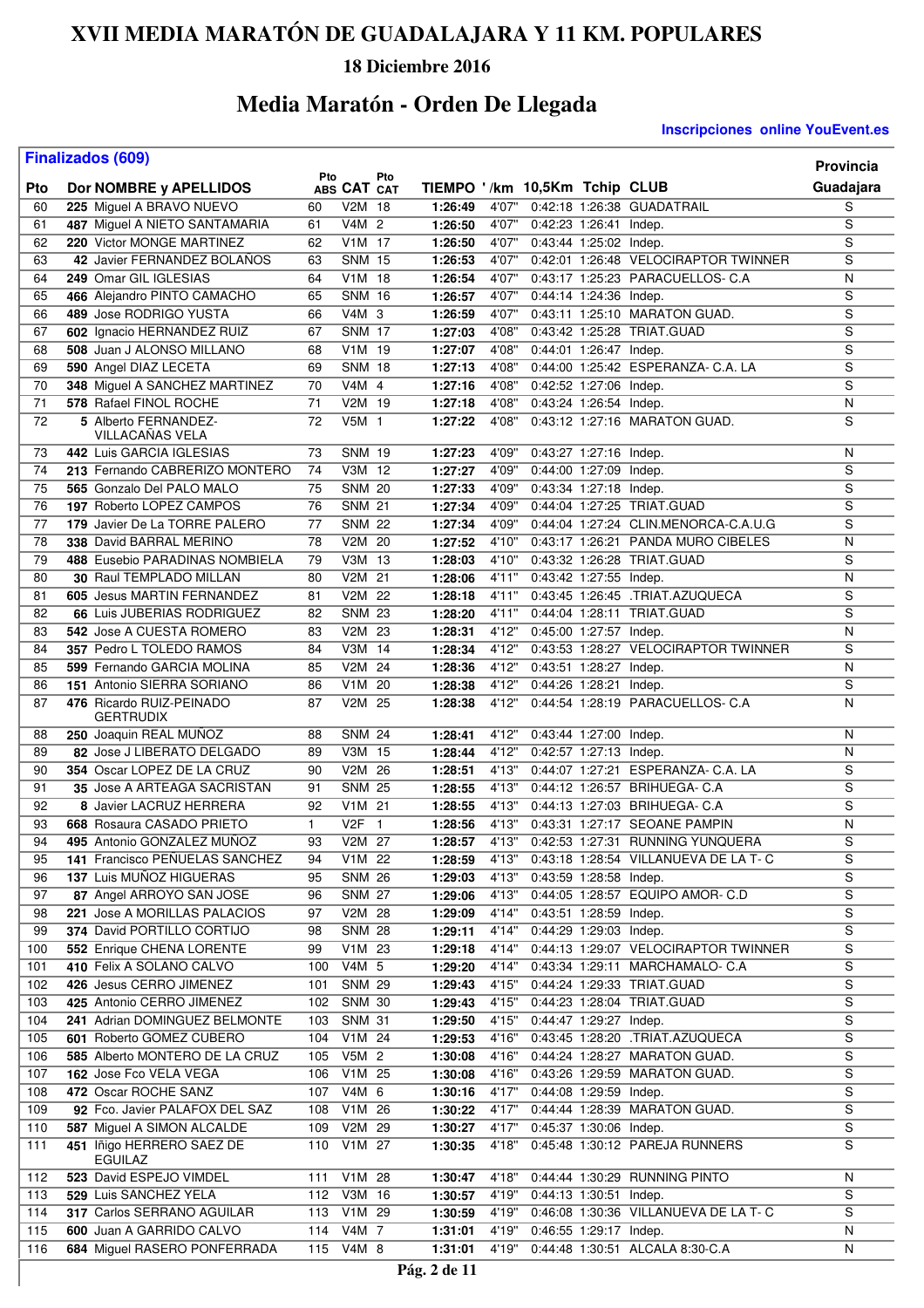### **18 Diciembre 2016**

## **Media Maratón - Orden De Llegada**

|            | <b>Finalizados (609)</b>                                     |            |                     |                |                               |                |                        |                        |                                                                     | <b>Provincia</b> |
|------------|--------------------------------------------------------------|------------|---------------------|----------------|-------------------------------|----------------|------------------------|------------------------|---------------------------------------------------------------------|------------------|
| Pto        | Dor NOMBRE y APELLIDOS                                       | Pto        | ABS CAT CAT         | Pto            | TIEMPO '/km 10,5Km Tchip CLUB |                |                        |                        |                                                                     | Guadajara        |
| 117        | 502 Ignacio BOTO CEBALLOS                                    | 116        | SNM 32              |                | 1:31:05                       | 4'19"          |                        |                        | 0:46:31 1:30:24 COMPLUTUM TRIAT.                                    | N                |
| 118        | 227 Fco. Jose BERNAL LLINARES                                | 117        | V1M 30              |                | 1:31:05                       | 4'19"          | 0:45:21 1:30:52 Indep. |                        |                                                                     | $\overline{s}$   |
| 119        | 32 Jose F GIL CALLEJA                                        | 118        | V2M 30              |                | 1:31:06                       | 4'19"          |                        |                        | 0:44:20 1:30:50 MARATON GUAD.                                       | $\overline{s}$   |
| 120        | 318 Julio LOPEZ LOPEZ                                        | 119        | V5M 3               |                | 1:31:07                       | 4'19"          |                        |                        | 0:45:37 1:30:53 S.FERNANDO DE H- C                                  | N                |
| 121        | 226 Victor M HORNOS ALMAZAN                                  | 120        | V3M 17              |                | 1:31:10                       | 4'19"          | 0:45:19 1:31:00 Indep. |                        |                                                                     | N                |
| 122        | 570 Aurelio MAYORAL ROMERA                                   | 121        | V2M 31              |                | 1:31:10                       | 4'19"          |                        |                        | 0:44:19 1:29:28 TRIAT.GUAD                                          | S                |
| 123        | 128 Sergio LAUREANO SANCHEZ                                  | 122        | V1M 31              |                | 1:31:12                       | 4'19"          |                        |                        | 0:44:33 1:29:31 ZAGROS TRIAT.                                       | N                |
| 124        | 29 Jorge G SIRO HERRERO                                      | 123        | V3M 18              |                | 1:31:18                       | 4'20"          | 0:44:18 1:31:11 Indep. |                        |                                                                     | $\overline{N}$   |
| 125        | 646 Henar FERNANDEZ RAMOS                                    | 2          | V2F                 | $\overline{2}$ | 1:31:23                       | 4'20"          |                        |                        | 0:44:53 1:31:17 YUSS TEAM                                           | $\overline{s}$   |
| 126        | 19 Javier GARCIA RECENA                                      | 124        | V1M 32              |                | 1:31:23                       | 4'20"          |                        |                        | 0:44:52 1:29:45 BIKE TIME TRI                                       | S                |
| 127        | 86 Angel ALBACETE CHAMON                                     | 125        | V1M 33              |                | 1:31:24                       | 4'20"          |                        |                        | 0:44:52 1:29:47 BIKE TIME TRI                                       | $\overline{s}$   |
| 128        | 103 Juan Fco CABELLO GARCIA                                  | 126        | V4M 9               |                | 1:31:24                       | 4'20"          |                        |                        | 0:44:30 1:29:43 MARATON GUAD.                                       | N                |
| 129        | 516 Aitor RODRIGUEZ CAMARILLO                                | 127        | <b>SNM 33</b>       |                | 1:31:24                       | 4'20"          |                        |                        | 0:44:53 1:29:48 BIKE TIME TRI                                       | S                |
| 130        | 520 Juan C CALLEJA GOMEZ                                     | 128        | V3M 19              |                | 1:31:24                       | 4'20"          |                        |                        | 0:44:53 1:31:14 BIKE TIME TRI                                       | S                |
| 131        | 326 Emilio REDONDO FUENTES                                   | 129        | V1M 34              |                | 1:31:25                       | 4'20"          |                        |                        | 0:44:53 1:29:48 BIKE TIME TRI                                       | $\overline{s}$   |
| 132        | 190 Alvaro SANZ GARCIA                                       | 130        | V2M 32              |                | 1:31:25                       | 4'20"          |                        |                        | 0:44:54 1:29:20 MARATON GUAD.                                       | S                |
| 133        | 593 Mario APARICIO MUNOZ                                     | 131        | V1M 35              |                | 1:31:38                       | 4'21"          | 0:46:09 1:29:47 Indep. |                        |                                                                     | $\overline{s}$   |
| 134        | 67 Miguel A LARIO LOPEZ                                      | 132        | V2M 33              |                | 1:31:41                       | 4'21"          |                        |                        | 0:43:45 1:31:21 MARCHAMALO- C.A                                     | $\overline{s}$   |
| 135        | 114 Juan P GARCES MAYOR                                      | 133        | V2M 34              |                | 1:31:43                       | 4'21"          |                        |                        | 0:44:57 1:30:01 MARATON GUAD.                                       | S                |
| 136        | 555 David ESTEBAN CLEMENTE                                   | 134        | V1M 36              |                | 1:31:44                       | 4'21"          |                        |                        | 0:44:56 1:29:31 FANTOCHES- C.A                                      | S                |
| 137        | 391 Miguel CARNICERO RODRIGUEZ                               | 135        | V2M 35              |                | 1:31:45                       | 4'21"          | 0:44:54 1:29:32 Indep. |                        |                                                                     | $\overline{s}$   |
| 138        | 105 David CAÑEQUE CUBILLO                                    | 136        | <b>SNM 34</b>       |                | 1:31:58                       | 4'22"          | 0:46:10 1:31:37 Indep. |                        |                                                                     | S                |
| 139        | 49 Antonio LETON VAZQUEZ                                     | 137        | V1M 37              |                | 1:32:01                       | 4'22"          | 0:44:54 1:31:50 Indep. |                        |                                                                     | $\overline{s}$   |
| 140        | 277 Jose L CUBILLO PASTRANA                                  | 138        | V2M                 | 36             | 1:32:05                       | 4'22"          |                        |                        | 0:47:15 1:31:33 PARACUELLOS- C.A                                    | N                |
| 141        | 68 Angel MARTINEZ LORENZO                                    | 139        | V2M                 | 37             | 1:32:22                       | 4'23"          |                        |                        | 0:46:09 1:30:20 INOKUMA RANNINGU                                    | S                |
| 142        | 54 Diego PEREZ GARCIA                                        | 140        | <b>SNM 35</b>       |                | 1:32:26                       | 4'23"          |                        |                        | 0:44:53 1:30:41 SR2 TRIATLON                                        | S                |
| 143        | 505 David FERNANDEZ-CANO LOPEZ                               | 141        | V3M 20              |                | 1:32:28                       | 4'23"          | 0:44:43                |                        | <b>GRUPO OASIS- C.A</b>                                             | N                |
| 144        | <b>362</b> Jose A BARRA TOQUERO                              | 142        | V4M 10              |                | 1:32:34                       | 4'23"          |                        |                        | 0:44:58 1:32:21 MARATON GUAD.                                       | S                |
| 145        | 89 Jose A MARTINEZ MARTINEZ                                  | 143        | V3M $\overline{21}$ |                | 1:32:41                       | 4'24"          | 0:44:48 1:32:32 Indep. |                        |                                                                     | S                |
| 146        | 90 Fernando MARTINEZ VILLARMIN                               | 144        | V <sub>1</sub> M    | 38             | 1:32:46                       | 4'24"          |                        |                        | 0:45:54 1:30:58 RUNNERS CABANILLAS                                  | $\overline{s}$   |
| 147        | 281 Ismael GRANIZO SANCHEZ                                   | 145        | V2M 38              |                | 1:32:53                       | 4'24"          |                        |                        | 0:46:14 1:31:03 MARATON GUAD.                                       | S                |
| 148        | 637 Eva ARDANUY FERNANDEZ                                    | 3          | SNF 1               |                | 1:33:01                       | 4'25"          |                        |                        | 0:45:21 1:31:28 ESPERANZA- C.A. LA                                  | S                |
| 149        | 580 Juan Fco. GONZALO UREÑA                                  | 146        | V3M 22              |                | 1:33:07                       | 4'25"          | 0:47:03 1:32:44 Indep. |                        |                                                                     | $\overline{s}$   |
| 150        | 88 Adolfo FLORES GOMEZ                                       | 147        | <b>SNM 36</b>       |                | 1:33:12                       | 4'25"          |                        | 0:45:59 1:31:13 Indep. |                                                                     | N                |
| 151        | <b>168 Jose M FUENTES HERRANZ</b>                            | 148        | V <sub>1</sub> M 39 |                | 1:33:17                       | 4'25"          |                        |                        | 0:45:27 1:33:01 VELOCIRAPTOR TWINNER                                | S                |
| 152        | 261 Roberto MOLINA ROMERO                                    | 149        | <b>SNM 37</b>       |                | 1:33:18                       | 4'25"          | 0:46:33 1:31:18 Indep. |                        |                                                                     | N                |
| 153        | 50 David MEDIANO MONTESINOS                                  | 150        | V1M 40              |                | 1:33:19                       | 4'25"          |                        |                        | 0:46:34 1:31:18 TRIAT.GUAD                                          | S                |
| 154        | 609 Jose M <sup>ª</sup> RODRIGUEZ NOTARIO                    | 151        | V2M 39<br>V3M 23    |                | 1:33:20                       | 4'25"          | 0:45:38 1:33:13 Indep. |                        |                                                                     | S                |
| 155        | 350 Jose L CARRASCO GOMEZ                                    | 152        |                     |                | 1:33:23                       | 4'26"          |                        |                        | 0:47:21 1:33:18 ISSO- HELLIN. P. CILCISTA                           | N<br>$\mathbf S$ |
| 156        | 435 Julian DURO PEREZ                                        | 153        | V5M 4               |                | 1:33:26                       | 4'26"          |                        |                        | 0:46:09 1:31:42 MARATON GUAD.                                       | S                |
| 157<br>158 | 37 Antonio BONILLA DE FRANCISCO<br>132 Luis M MARTIN BERMEJO | 154<br>155 | V5M 5<br>V3M 24     |                | 1:33:35<br>1:33:41            | 4'26"<br>4'26" |                        |                        | 0:45:50 1:33:10 VELOCIRAPTOR TWINNER<br>0:46:32 1:31:26 SACERUNNERS | S                |
| 159        | 628 Francisco MANTECA BUENO                                  |            | V2M 40              |                | 1:33:47                       | 4'27"          |                        |                        | 0:44:17 1:32:15 .TRIAT.AZUQUECA                                     | S                |
| 160        | 285 Eugenio MENDOZA TERUEL                                   | 156<br>157 | V1M 41              |                | 1:33:51                       | 4'27"          | 0:45:49 1:32:06 Indep. |                        |                                                                     | S                |
| 161        | 24 Eduardo RUIZ SANCHEZ                                      | 158        | V1M 42              |                | 1:33:56                       | 4'27"          | 0:45:45 1:33:37 Indep. |                        |                                                                     | S                |
| 162        | 234 Javier De PABLO MADRIGAL                                 | 159        | V3M 25              |                | 1:34:01                       | 4'27"          | 0:46:32 1:33:38 Indep. |                        |                                                                     | ${\sf N}$        |
| 163        | 112 David De La FUENTE RODRIGO                               | 160        | <b>SNM 38</b>       |                | 1:34:06                       | 4'28"          |                        |                        | 0:44:52 1:32:37 GARGOLES DE A-C.D.E                                 | S                |
| 164        | 71 Angel I MORAGO SANZ                                       | 161        | V4M 11              |                | 1:34:10                       | 4'28"          | 0:47:05 1:32:26 Indep. |                        |                                                                     | N                |
| 165        | 589 Justo VUELTA GARCIA                                      | 162        | V4M 12              |                | 1:34:17                       | 4'28"          |                        | 0:46:10 1:32:34 Indep. |                                                                     | N                |
| 166        | 209 Adrian RAMIREZ CIFUENTES                                 | 163        | V1M 43              |                | 1:34:21                       | 4'28"          | 0:46:10 1:34:03 Indep. |                        |                                                                     | S                |
| 167        | 608 Diego PEREZ SEDANO                                       | 164        | V2M 41              |                | 1:34:23                       | 4'28"          |                        | 0:47:36 1:33:53 Indep. |                                                                     | N                |
| 168        | 339 Oscar FUENTES GARCIA                                     | 165        | V2M 42              |                | 1:34:26                       | 4'29"          |                        |                        | 0:47:11 1:32:26 MORALZARZAL- C.A                                    | N                |
| 169        | 446 Miguel A GONZALEZ NOGALES                                | 166        | V3M 26              |                | 1:34:28                       | 4'29"          | 0:47:02 1:34:21 A.R.T  |                        |                                                                     | N                |
| 170        | 382 Javier A TORO JIMENEZ                                    | 167        | V2M 43              |                | 1:34:34                       | 4'29"          | 0:46:17 1:32:56 Indep. |                        |                                                                     | S                |
| 171        | 218 Felipe GONZALEZ MOREIRAS                                 | 168        | <b>SNM 39</b>       |                | 1:34:36                       | 4'29"          |                        |                        | 0:46:58 1:34:09 VELOCIRAPTOR TWINNER                                | S                |
| 172        | 394 Alejandro J GONZALEZ SANZ                                |            | 169 V4M 13          |                | 1:34:38                       | 4'29"          | 0:46:32 1:34:26 Indep. |                        |                                                                     | N                |
| 173        | 25 Carlos GIGANTE MORENO                                     | 170        | V3M 27              |                | 1:34:39                       | 4'29"          |                        |                        | 0:45:52 1:32:58 APACHE- C.A                                         | ${\mathsf S}$    |
| 174        | 224 David ASENSIO GARCIA                                     | 171        | V2M 44              |                | 1:34:41                       | 4'29"          |                        |                        | 0:46:47 1:34:09 GRS5 TEAM                                           | N                |
| 175        | 630 Ana I VILCHES ROMERO                                     | 4          | $V1F$ 1             |                | 1:34:49                       | 4'30"          |                        |                        | 0:46:25 1:33:11 MARATON GUAD.                                       | S                |
|            |                                                              |            |                     |                |                               |                |                        |                        |                                                                     |                  |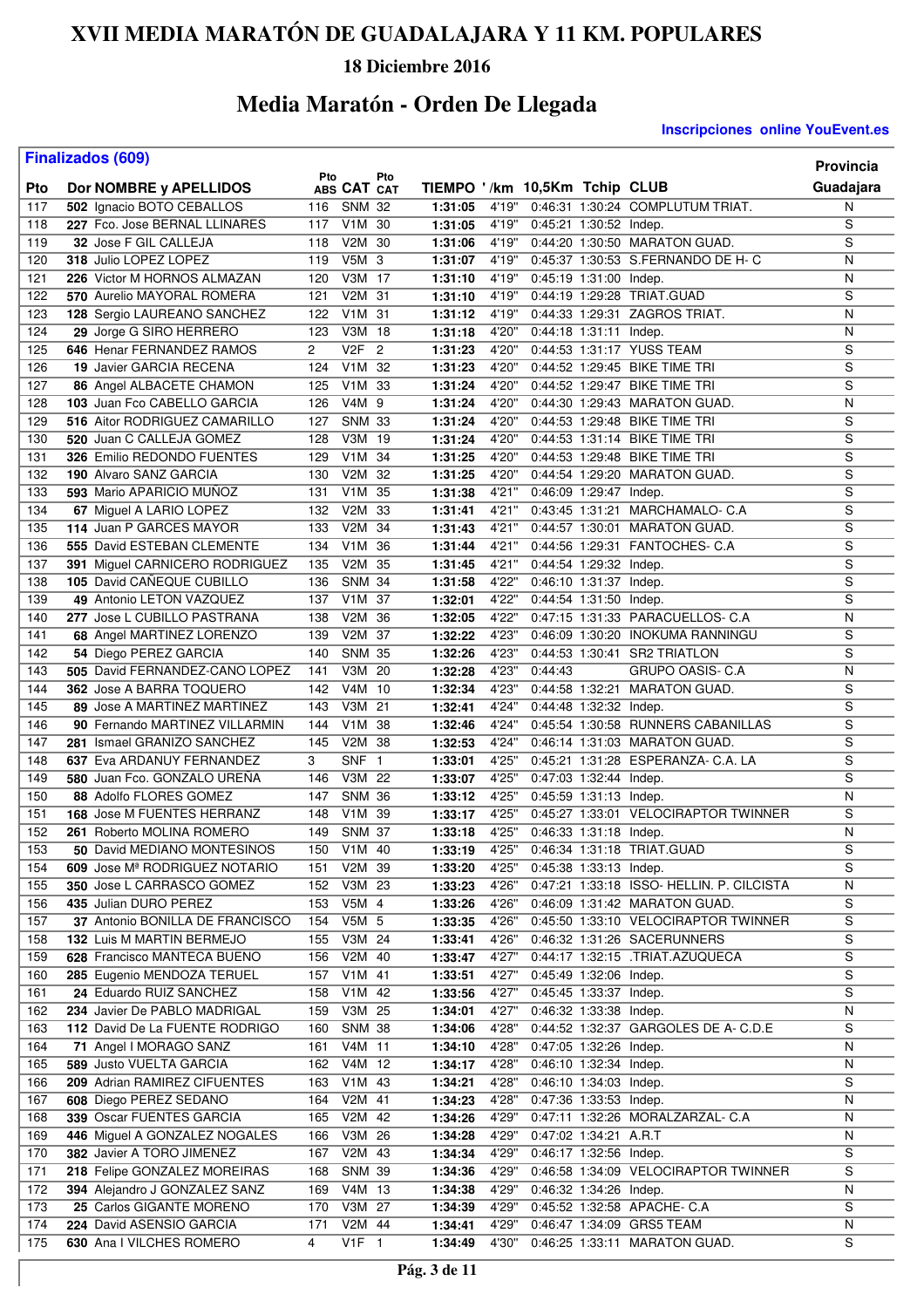### **18 Diciembre 2016**

## **Media Maratón - Orden De Llegada**

|            | <b>Finalizados (609)</b>                                |            |                         |          |                               |                |                        |                        |                                     | <b>Provincia</b>        |
|------------|---------------------------------------------------------|------------|-------------------------|----------|-------------------------------|----------------|------------------------|------------------------|-------------------------------------|-------------------------|
| Pto        |                                                         | Pto        | ABS CAT CAT             | Pto      | TIEMPO '/km 10,5Km Tchip CLUB |                |                        |                        |                                     | Guadajara               |
| 176        | Dor NOMBRE y APELLIDOS<br>270 Raul FRANCO MANZANO       | 172        | V1M 44                  |          | 1:34:51                       | 4'30"          |                        |                        | 0:49:32 1:34:38 ALCALA MARATON-C.A  | N                       |
| 177        | 480 David SOMOLINOS VACAS                               | 173        | V2M 45                  |          | 1:34:53                       | 4'30"          |                        |                        | 0:47:38 1:34:32 AZUQUECA- C.A       | S                       |
| 178        | 315 Alfonso SANCHEZ OVEJERO                             | 174        | V1M                     | 45       | 1:35:06                       | 4'30"          | 0:47:39 1:34:35 Indep. |                        |                                     | N                       |
| 179        | 4 Ruben PARRA PEREZ                                     | 175        | V <sub>2</sub> M        | 46       | 1:35:14                       | 4'31"          | 0:47:45 1:34:50 Indep. |                        |                                     | N                       |
| 180        | 59 Luis A SANZ CARRASCO                                 | 176        | V4M                     | 14       | 1:35:21                       | 4'31"          |                        |                        | 0:47:11 1:35:01 RUNNERS CABANILLAS  | S                       |
| 181        | 181 Juan M <sup>ª</sup> BENITO MARTIN                   | 177        | V <sub>1</sub> M        | 46       | 1:35:26                       | 4'31"          | 0:48:06 1:35:09 Indep. |                        |                                     | $\overline{s}$          |
| 182        | 486 Juan J MAINEZ DE LOMO                               | 178        | V <sub>1</sub> M        | 47       | 1:35:26                       | 4'31"          | 0:48:07 1:35:09 Indep. |                        |                                     | N                       |
| 183        | 491 Marcos DIAZ FERNANDEZ                               | 179        | V4M 15                  |          | 1:35:26                       | 4'31"          |                        |                        | 0:46:51 1:33:08 RUNNER GOT F1 TORR. | N                       |
| 184        | 551 Rodrigo CALVO SUSILLA                               | 180        | <b>SNM 40</b>           |          | 1:35:35                       | 4'32"          | 0:48:13 1:35:11 Indep. |                        |                                     | $\overline{s}$          |
| 185        | 683 Fermin MUNOZ JORRIN                                 | 181        | V <sub>2</sub> M        | 47       | 1:35:38                       | 4'32"          |                        |                        | 0:47:51 1:33:50 .TRIAT.AZUQUECA     | S                       |
| 186        | 304 Ruben GUARDIOLA VELAZQUE                            | 182        | V2M                     | -48      | 1:35:39                       | 4'32"          | 0:48:10 1:33:26 Indep. |                        |                                     | N                       |
| 187        | 187 Fernando PATINO RANERA                              | 183        | <b>SNM 41</b>           |          | 1:35:39                       | 4'32"          |                        |                        | 0:47:21 1:35:32 YUSS TEAM           | $\overline{\mathsf{s}}$ |
| 188        | 389 Silvain BONNEVIDE                                   | 184        | V <sub>1</sub> M        | 48       | 1:35:42                       | 4'32"          | 0:47:16 1:35:07 Indep. |                        |                                     | N                       |
| 189        | 504 Jose I FERNANDEZ SORIA                              | 185        | V <sub>4</sub> M        | 16       | 1:35:45                       | 4'32"          | 0:48:20 1:35:22 Indep. |                        |                                     | N                       |
| 190        | 420 Jose M <sup>a</sup> . BODEGA MORALES                | 186        | <b>SNM 42</b>           |          | 1:35:47                       | 4'32"          |                        |                        | 0:47:57 1:35:26 ESPERANZA- C.A. LA  | S                       |
| 191        | 55 Daniel PEREZ YELAMOS                                 | 187        | V2M                     | 49       | 1:35:50                       | 4'33"          |                        |                        | 0:48:48 1:35:30 RUNNERS CABANILLAS  | S                       |
| 192        | 584 Fernando MILLAN GONZALEZ                            | 188        | V3M 28                  |          | 1:35:57                       | 4'33"          | 0:44:44 1:34:11 Indep. |                        |                                     | N                       |
| 193        | 176 Alberto NUÑEZ ARCOS                                 | 189        | <b>SNM 43</b>           |          | 1:35:57                       | 4'33"          | 0:47:48 1:35:27 Indep. |                        |                                     | N                       |
| 194        | 427 Jorge CERRO JIMENEZ                                 | 190        | <b>SNM 44</b>           |          | 1:35:59                       | 4'33"          | 0:46:57 1:35:48 Indep. |                        |                                     | S                       |
| 195        | 545 Jose L MIÑAS GALAN                                  | 191        | V3M                     | 29       | 1:36:04                       | 4'33"          | 0:47:35 1:34:18 Indep. |                        |                                     | N                       |
| 196        | 238 Manuel GARCIA PEREZ                                 | 192        | $\overline{V4M}$ 17     |          | 1:36:04                       | 4'33"          | 0:47:18 1:35:51 Indep. |                        |                                     | N                       |
| 197        | 657 Sonia FERNANDEZ ALVAREZ                             | 5          | V <sub>2F</sub>         | - 3      | 1:36:06                       | 4'33"          | 0:47:20 1:35:49 Indep. |                        |                                     | N                       |
| 198        | 568 David ZAMORANO ORTEGA                               | 193        | V1M 49                  |          | 1:36:06                       | 4'33"          |                        |                        | 0:47:49 1:34:00 MADRIDEJOS RUNNERS  | N                       |
| 199        | 560 David MARTIN RODRIGUEZ                              | 194        | V <sub>1</sub> M        | 50       | 1:36:07                       | 4'33"          |                        |                        | 0:47:50 1:34:01 MADRIDEJOS RUNNERS  | N                       |
| 200        | 167 Manuel CASTAÑON MUÑOZ                               | 195        | V <sub>2</sub> M        | 50       | 1:36:07                       | 4'33"          |                        |                        | 0:47:42 1:33:45 BIKE TIME TRI       | S                       |
| 201        | 404 Jose J RODRIGUEZ RODRIGUEZ                          | 196        | V <sub>2</sub> M        | 51       | 1:36:10                       | 4'33"          |                        |                        | 0:48:47 1:35:51 RUNNERS CABANILLAS  | N                       |
| 202        | 184 Rodrigo DIEZ GARCIA                                 | 197        | <b>SNM 45</b>           |          | 1:36:11                       | 4'34"          | 0:48:10 1:33:51 Indep. |                        |                                     | S                       |
| 203        | 255 Jose M MONTES ALVAREZ                               | 198        | V3M                     | 30       | 1:36:11                       | 4'34"          | 0:48:19 1:33:46 Indep. |                        |                                     | S                       |
| 204        | 471 Rodrigo ROBLES FERRERAS                             | 199        | $V1M$ 51                |          | 1:36:15                       | 4'34"          |                        |                        | 0:46:15 1:34:42 ESPERANZA- C.A. LA  | $\overline{\mathsf{s}}$ |
| 205        | 47 Isidoro JIMENEZ GARCIA                               | 200        | V4M                     | 18       | 1:36:19                       | 4'34"          |                        |                        | 0:47:02 1:34:29 MARATON GUAD.       | $\overline{\mathsf{s}}$ |
| 206        | 549 Miguel A ALVARO ALMAZAN                             | 201        | V2M                     | 52       | 1:36:21                       | 4'34"          |                        |                        | 0:47:11 1:35:46 GUADATRAIL          | S                       |
| 207        | 619 Justo LOPEZ CASTRO                                  | 202        | V <sub>4</sub> M<br>V2M | 19       | 1:36:30                       | 4'34"          | 0:48:14 1:34:04 Indep. |                        | 0:47:05 1:34:31 BRIHUEGA- C.A       | N<br>$\overline{s}$     |
| 208        | 160 Pablo MARCOS CORRAL                                 | 203        | V2M                     | 53<br>54 | 1:36:33                       | 4'35"          |                        |                        | 0:49:05 1:36:12 RUNNING MACETAS     | N                       |
| 209<br>210 | 398 David MORENO LOPEZ<br>524 Juan A FERNANDEZ MARTINEZ | 204<br>205 | <b>SNM 46</b>           |          | 1:36:54<br>1:36:57            | 4'36"<br>4'36" | 0:48:39 1:36:43 Indep. |                        |                                     | N                       |
| 211        | 78 Angel BALLESTEROS BRAVO                              | 206        | <b>SNM 47</b>           |          | 1:36:57                       | 4'36"          |                        | 0:48:07 1:36:23 Indep. |                                     | S                       |
| 212        | 396 Jorge HIGUERO RODRIGUEZ                             | 207        | V1M 52                  |          | 1:37:03                       | 4'36"          |                        |                        | 0:48:51 1:36:43 RUNNERS CABANILLAS  | S                       |
| 213        | 211 Francisco TRALLERO JIMENEZ                          | 208        | V1M 53                  |          | 1:37:05                       | 4'36"          |                        |                        | 0:48:56 1:35:07 MARATON GUAD.       | S                       |
| 214        | 481 Juan C TARANGO MODINO                               | 209        | V3M 31                  |          | 1:37:12                       | 4'36"          |                        |                        | 0:47:18 1:36:51 RUNNERS CABANILLAS  | S                       |
| 215        | 569 Fco.javier BARO PARDA                               | 210        | V2M 55                  |          | 1:37:14                       | 4'37"          | 0:48:07 1:36:56 Indep. |                        |                                     | S                       |
| 216        | 198 Benjamin MOLINA TOSCANO                             | 211        | <b>SNM 48</b>           |          | 1:37:22                       | 4'37"          | 0:47:25 1:36:22 Indep. |                        |                                     | N                       |
| 217        | 199 Cesar SOUSA ALFAYA                                  |            | 212 V2M 56              |          | 1:37:24                       | 4'37"          | 0:47:53 1:37:07 Indep. |                        |                                     | N                       |
| 218        | 138 Luis NARRO FERNANDEZ                                | 213        | V3M 32                  |          | 1:37:27                       | 4'37"          |                        |                        | 0:47:32 1:35:30 ESPERANZA- C.A. LA  | S                       |
| 219        | 353 Juan C MARTINEZ GARCIA                              |            | 214 V3M 33              |          | 1:37:29                       | 4'37"          |                        |                        | 0:48:07 1:37:26 HELLIN- C.A         | N                       |
| 220        | 313 Cesar De RIVAS VERDES-                              | 215        | V1M 54                  |          | 1:37:31                       | 4'37"          | 0:48:05 1:37:01 Indep. |                        |                                     | S                       |
|            | <b>MONTENEGRO</b>                                       |            |                         |          |                               |                |                        |                        |                                     |                         |
| 221        | 479 Moises SIMON ESCOBAR                                | 216        | V4M 20                  |          | 1:37:32                       | 4'37"          | 0:48:41 1:37:17 Indep. |                        |                                     | N                       |
| 222        | 447 Raul GRANIZO IÑIGO                                  | 217        | <b>SNM 49</b>           |          | 1:37:34                       | 4'37"          |                        |                        | 0:46:47 1:35:49 SALVAJES, LOS       | S                       |
| 223        | 10 Jesus MARTIN MANZANARES                              | 218        | V1M 55                  |          | 1:37:37                       | 4'38"          |                        |                        | 0:48:17 1:35:35 MARATON GUAD.       | S                       |
| 224        | 373 Pedro LLANOS QUINTANA                               | 219        | V2M 57                  |          | 1:37:37                       | 4'38"          | 0:48:41 1:37:00 Indep. |                        |                                     | S                       |
| 225        | 104 Javier Del CAMPO ESPADA                             | 220        | <b>SNM 50</b>           |          | 1:37:40                       | 4'38"          | 0:47:49 1:37:31 Indep. |                        |                                     | S                       |
| 226        | 607 Angel MORAL PALOMAR                                 | 221        | V3M 34                  |          | 1:37:40                       | 4'38"          |                        |                        | 0:47:43 1:37:28 TRAIL VET. OURENSE  | $\overline{\mathsf{N}}$ |
| 227        | 299 Justo SANCHEZ-TRILLO DEL SAZ                        | 222        | V3M 35                  |          | 1:37:44                       | 4'38"          | 0:48:26                |                        | Indep.                              | N                       |
| 228        | 144 Fernando RAMIREZ LOZANO                             | 223        | V4M 21                  |          | 1:37:44                       | 4'38"          | 0:48:25 1:36:55 Indep. |                        |                                     | N                       |
| 229        | 34 Roberto PALANCARES<br><b>HERNANDEZ</b>               | 224        | V3M 36                  |          | 1:37:52                       | 4'38"          | 0:47:40 1:36:00 Indep. |                        |                                     | S                       |
| 230        | 517 Antonio MARTINEZ SERRANO                            | 225        | V2M 58                  |          | 1:37:53                       | 4'38"          | 0:48:30 1:37:39 Indep. |                        |                                     | N                       |
| 231        | 214 Vicente CAMPOS ALCALA                               | 226        | <b>SNM 51</b>           |          | 1:37:55                       | 4'38"          |                        |                        | 0:48:52 1:37:40 S.FERNANDO DE H- C  | N                       |
| 232        | 377 Miguel SAGUILLO MARTINEZ                            |            | 227 V4M 22              |          | 1:38:03                       | 4'39"          |                        |                        | 0:49:24 1:35:44 CANICROSS GUAD.     | S                       |
|            |                                                         |            |                         |          |                               |                |                        |                        |                                     |                         |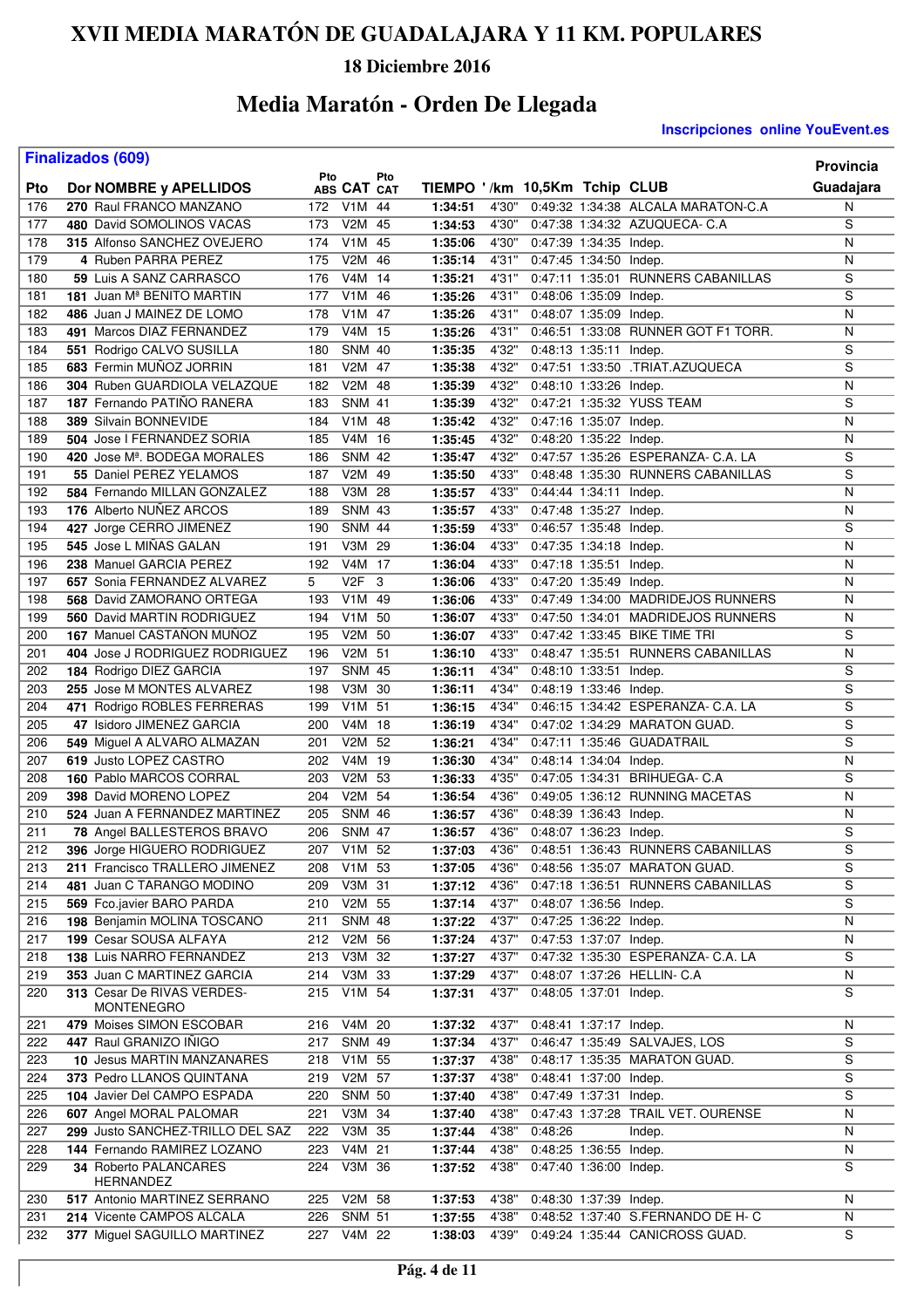### **18 Diciembre 2016**

## **Media Maratón - Orden De Llegada**

|     | <b>Finalizados (609)</b>                          |     |                     |     |                               |       |                        |                        |                                      | Provincia      |
|-----|---------------------------------------------------|-----|---------------------|-----|-------------------------------|-------|------------------------|------------------------|--------------------------------------|----------------|
| Pto | Dor NOMBRE y APELLIDOS                            | Pto | ABS CAT CAT         | Pto | TIEMPO '/km 10,5Km Tchip CLUB |       |                        |                        |                                      | Guadajara      |
| 233 | 236 Juan C SAIZ GONZALEZ                          | 228 | V3M 37              |     | 1:38:04                       | 4'39" |                        | 0:49:23 1:37:24 Indep. |                                      | N              |
| 234 | <b>182 Florencio CACERES HERNANDEZ</b>            | 229 | V2M 59              |     | 1:38:06                       | 4'39" | 0:49:08                |                        | Indep.                               | S              |
| 235 | 384 David Del VALLE VALLE                         | 230 | V2M 60              |     | 1:38:06                       | 4'39" |                        |                        | 0:47:47 1:35:37 LEYEND RUNNING       | N              |
| 236 | 40 David ESPLIEGO MONEDERO                        | 231 | V1M 56              |     | 1:38:06                       | 4'39" |                        |                        | 0:48:26 1:37:56 ESPLIEGO,S TEAM      | S              |
| 237 | 63 Paulino APARICIO MANRIQUE                      | 232 | V <sub>1</sub> M 57 |     | 1:38:18                       | 4'40" |                        |                        | 0:48:47 1:38:09 GUADARRUNERS         | N              |
| 238 | 41 Jesus ESPLIEGO ORTIZ                           | 233 | V1M 58              |     | 1:38:23                       | 4'40" |                        |                        | 0:48:26 1:38:12 ESPLIEGO,S TEAM      | S              |
| 239 | 345 Samuel De DIEGO CANTAL                        | 234 | <b>SNM 52</b>       |     | 1:38:24                       | 4'40" |                        |                        | 0:47:21 1:36:36 RUNNERS CABANILLAS   | S              |
| 240 | 61 Ramon SANZ VELA                                | 235 | V3M 38              |     | 1:38:25                       | 4'40" |                        |                        | 0:48:45 1:38:13 MARATON GUAD.        | $\overline{s}$ |
| 241 | 614 Salvador ALBARES RINCON                       | 236 | V3M 39              |     | 1:38:26                       | 4'40" |                        |                        | 0:48:14 1:38:13 ALCALA 8:30-C.A      | N              |
| 242 | 465 Manuel PEREZ PEDRERO                          | 237 | V4M 23              |     | 1:38:27                       | 4'40" |                        |                        | 0:49:23 1:38:11 S.FERNANDO DE H- C   | N              |
| 243 | 485 Alberto ALDA RODRIGUEZ                        | 238 | V3M 40              |     | 1:38:28                       | 4'40" |                        |                        | 0:47:02 1:38:15 VELOCIRAPTOR TWINNER | S              |
| 244 | 483 Fco.javier TOQUERO OCHAITA                    | 239 | V4M 24              |     | 1:38:30                       | 4'40" |                        |                        | 0:47:57 1:36:20 MARATON GUAD.        | $\overline{s}$ |
| 245 | 606 Pedro MATIAS MORENO                           | 240 | <b>SNM 53</b>       |     | 1:38:31                       | 4'40" | 0:48:55 1:37:48 Indep. |                        |                                      | N              |
| 246 | 553 Calixto CIRUELOS ORTEGA                       | 241 | V5M 6               |     | 1:38:36                       | 4'40" |                        |                        | 0:48:45 1:36:45 MARATON GUAD.        | S              |
| 247 | 554 Fco. Javier ESCAMILLA AGREDA                  | 242 | V <sub>4</sub> M 25 |     | 1:38:36                       | 4'40" |                        |                        | 0:48:46 1:36:45 MARATON GUAD.        | S              |
| 248 | 557 Asier IRAOLAGOITIA URRUTIA                    | 243 | V3M 41              |     | 1:38:37                       | 4'40" | 0:48:59 1:38:17 Indep. |                        |                                      | N              |
| 249 | 196 Carlos RODRIGUEZ GOMEZ-REY                    | 244 | <b>SNM 54</b>       |     | 1:38:38                       | 4'41" |                        |                        | 0:49:31 1:37:56 TRIAT. ZAGROS- C.D   | Ν              |
| 250 | 309 Carlos CUESTA GARCIA                          | 245 | V1M 59              |     | 1:38:39                       | 4'41" |                        |                        | 0:49:16 1:38:13 TRIAT.GUAD           | S              |
| 251 | 60 Luis J SANZ RODRIGUEZ                          | 246 | V <sub>1</sub> M 60 |     | 1:38:42                       | 4'41" |                        |                        | 0:48:04 1:38:34 C.E.D.E              | N              |
| 252 | 395 Juan A GUILLEN PRIETO                         | 247 | V3M 42              |     | 1:38:44                       | 4'41" |                        |                        | 0.49:12 1:36:53 RUNNERS CABANILLAS   | S              |
| 253 | 229 Jose L SARMIENTO ALVAREZ                      | 248 | $V5M$ 7             |     | 1:38:45                       | 4'41" |                        |                        | 0:48:56 1:38:27 S.FERNANDO DE H- C   | N              |
| 254 | 649 Isabel JIMENEZ PEINADO                        | 6   | $V3F$ 1             |     | 1:38:47                       | 4'41" |                        |                        | 0:48:57 1:36:58 TRIAT.GUAD           | S              |
| 255 | 77 Conrado AUNON AYJON                            | 249 | <b>SNM 55</b>       |     | 1:38:48                       | 4'41" |                        |                        | 0:46:23 1:38:11 EL CASAR- C.A        | $\overline{s}$ |
| 256 | 370 Miguel A GARCIA-ABAD<br>FERNANDEZ             | 250 | V2M 61              |     | 1:38:53                       | 4'41" |                        |                        | 0:48:10 1:37:08 JARRISTEAM           | $\overline{s}$ |
| 257 | 530 Tomas CARRASCO DEL REY                        | 251 | V <sub>1</sub> M 61 |     | 1:38:53                       | 4'41" | 0:48:10 1:36:52 Indep. |                        |                                      | S              |
| 258 | 393 Javier FRANCO GALLEGO                         | 252 | V1M 62              |     | 1:38:56                       | 4'41" | 0:47:45 1:38:32 Indep. |                        |                                      | N              |
| 259 | 402 Constantino QUEIPO PEREZ                      | 253 | V2M 62              |     | 1:39:02                       | 4'42" | 0:49:42 1:36:37 Indep. |                        |                                      | N              |
| 260 | 615 Ricardo ARGOTE CUESTA                         | 254 | V3M 43              |     | 1:39:04                       | 4'42" | 0:49:36 1:38:19 Indep. |                        |                                      | N              |
| 261 | 623 Daniel ALCANIZ ROY                            | 255 | V <sub>1</sub> M 63 |     | 1:39:04                       | 4'42" |                        |                        | 0:48:58 1:37:17 TRIAT.GUAD           | S              |
| 262 | 149 Aaron SANZ REDONDO                            | 256 | <b>SNM 56</b>       |     | 1:39:05                       | 4'42" |                        |                        | 0:47:56 1:37:18 ESPERANZA- C.A. LA   | S              |
| 263 | 157 Fco.javiver VILLABRILLE BUENO                 | 257 | V3M 44              |     | 1:39:05                       | 4'42" |                        |                        | 0:48:58 1:38:40 TRIAT.GUAD           | S              |
| 264 | 251 Roberto RODRIGUEZ-BARBA                       | 258 | V3M 45              |     | 1:39:06                       | 4'42" |                        |                        | 0:49:33 1:37:08 ALCALA MARATON-C.A   | N              |
| 265 | <b>GUMIEL</b><br><b>166 Juan C VIAMONTE TOMEY</b> | 259 | V4M 26              |     | 1:39:07                       | 4'42" |                        |                        | 0:49:35 1:38:54 ALCALA MARATON-C.A   | N              |
| 266 | 340 Diego GONZALEZ DATORRE                        | 260 | V2M 63              |     | 1:39:07                       | 4'42" | 0:49:23 1:37:04 Indep. |                        |                                      | N              |
| 267 | 262 Jesus RAMOS DONOSO                            | 261 | V2M 64              |     | 1:39:09                       | 4'42" |                        |                        | 0:50:33 1:38:38 PARACUELLOS- C.A     | N              |
| 268 | 115 Ruben GARCIA GONZALEZ                         | 262 | <b>SNM 57</b>       |     | 1:39:11                       | 4'42" |                        |                        | 0:47:08 1:38:55 FITNESS PLACE GYM    | S              |
| 269 | 576 Roberto ESTEBAN BARBERO                       | 263 | V2M 65              |     | 1:39:17                       | 4'42" |                        | 0:48:14 1:37:18 Indep. |                                      | $\overline{s}$ |
| 270 | 284 Candilo MARTINEZ GONZALEZ                     | 264 | V2M 66              |     | 1:39:21                       | 4'43" |                        | 0:49:48 1:38:54 Indep. |                                      | S              |
| 271 | 263 Jose ROBLEDILLO ROMERO                        | 265 | V3M 46              |     | 1:39:32                       | 4'43" |                        |                        | 0:49:08 1:39:16 S.FERNANDO DE H- C   | N              |
| 272 | 215 Jose M CORDOBA EXPOSITO                       | 266 | V2M 67              |     | 1:39:33                       | 4'43" |                        |                        | 0:50:31 1:37:14 RUNNING YUNQUERA     | S              |
| 273 | 429 Daniel COMINO URBANO                          | 267 | <b>SNM 58</b>       |     | 1:39:36                       | 4'43" |                        |                        | 0:49:39 1:39:03 S.FERNANDO DE H- C   | N              |
| 274 | 79 Pedro L BUENO CHAMORRO                         | 268 | V2M 68              |     | 1:39:38                       | 4'43" | 0:50:25 1:39:00 Indep. |                        |                                      | N              |
| 275 | 206 Jorge CAMINERO GIL                            | 269 | V2M 69              |     | 1:39:40                       | 4'43" |                        |                        | 0:49:04 1:37:28 BRIHUEGA- C.A        | N              |
| 276 | 473 Gabriel RODRIGUEZ BARBERO                     | 270 | V3M 47              |     | 1:39:41                       | 4'44" |                        | 0:50:04 1:39:23 Indep. |                                      | S              |
| 277 | 201 Daniel FLOREZ PRADO                           | 271 | V2M 70              |     | 1:39:43                       | 4'44" |                        |                        | 0:50:12 1:39:28 S.FERNANDO DE H- C   | N              |
| 278 | 175 Javier ANDRES GALLEGO                         | 272 | <b>SNM 59</b>       |     | 1:39:45                       | 4'44" |                        | 0:48:33 1:39:06 Indep. |                                      | S              |
| 279 | 440 David GARCES CIRUELAS                         | 273 | V2M 71              |     | 1:39:45                       | 4'44" |                        | 0:49:41 1:37:40 Indep. |                                      | $\overline{s}$ |
| 280 | 582 Jorge LOPEZ CUEVAS                            | 274 | V2M 72              |     | 1:39:50                       | 4'44" |                        | 0:50:01 1:39:16 Indep. |                                      | N              |
| 281 | 618 Ruben GARCIA DEL HOYO                         | 275 | V1M 64              |     | 1:39:54                       | 4'44" |                        | 0:48:55 1:38:07 Indep. |                                      | N              |
| 282 | 253 Moises LENERO RAMOS                           | 276 | V1M 65              |     | 1:39:55                       | 4'44" |                        |                        | 0:49:34 1:39:42 ALCALA MARATON-C.A   | N              |
| 283 | 355 Carlos. RUIZ GARCIA                           | 277 | V2M 73              |     | 1:39:58                       | 4'44" |                        | 0:48:44 1:39:50 Indep. |                                      | S              |
| 284 | 484 Jose V VALDES SANCHEZ                         | 278 | V2M 74              |     | 1:40:02                       | 4'44" |                        |                        | 0:45:39 1:38:26 CIFONTINO- C.D       | S              |
| 285 | 297 Carlos MEZQUITA MERINO                        | 279 | V4M 27              |     | 1:40:05                       | 4'45" | 0:50:31 1:39:17 Indep. |                        |                                      | N              |
| 286 | 526 Carlos GARCIA GUTIERREZ                       | 280 | V2M 75              |     | 1:40:10                       | 4'45" | 0:50:32 1:39:34 Indep. |                        |                                      | S              |
| 287 | 291 Jose J CORRALO ARROYO                         | 281 | V3M 48              |     | 1:40:11                       | 4'45" | 0:48:49 1:38:15 Indep. |                        |                                      | S              |
| 288 | 494 Oscar MOSQUERA TORRES                         | 282 | V2M 76              |     | 1:40:11                       | 4'45" | 0:50:20 1:39:21 Indep. |                        |                                      | N              |
| 289 | 490 Alberto CARBALLO ESTEVEZ                      |     | 283 V2M 77          |     | 1:40:12                       | 4'45" | 0:50:29 1:39:23 Indep. |                        |                                      | N              |
|     |                                                   |     |                     |     |                               |       |                        |                        |                                      |                |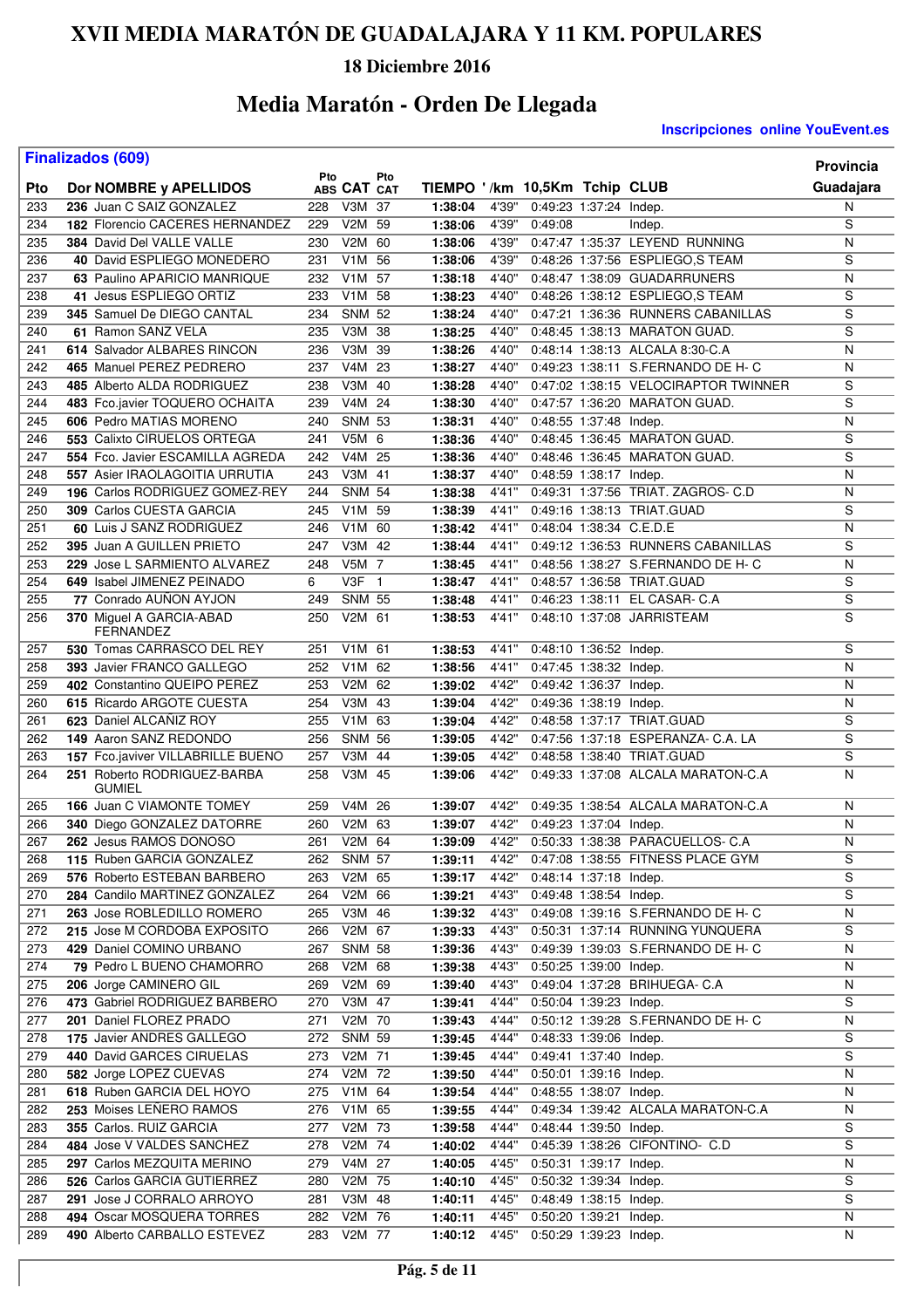### **18 Diciembre 2016**

## **Media Maratón - Orden De Llegada**

|     | <b>Finalizados (609)</b>                       |                |                     |     |                               |        |                        |                                      | Provincia      |
|-----|------------------------------------------------|----------------|---------------------|-----|-------------------------------|--------|------------------------|--------------------------------------|----------------|
| Pto | Dor NOMBRE y APELLIDOS                         | Pto            | ABS CAT CAT         | Pto | TIEMPO '/km 10,5Km Tchip CLUB |        |                        |                                      | Guadajara      |
| 290 | 232 Javier HERNANDEZ FERNANDEZ                 | 284            | <b>SNM 60</b>       |     | 1:40:12                       | 4'45"  | 0:49:41 1:38:10 Indep. |                                      | N              |
| 291 | 101 Miguel A BALLANO RUIZ                      | 285            | V1M 66              |     | 1:40:13                       | 4'45"  |                        | 0:49:17 1:38:12 TRIAT.GUAD           | S              |
| 292 | 329 David CASTEJON FERRER                      | 286            | V2M 78              |     | 1:40:14                       | 4'45"  | 0:48:00 1:38:29 Indep. |                                      | N              |
| 293 | 274 Felix BERLANGA MARTINEZ                    | 287            | V3M 49              |     | 1:40:14                       | 4'45"  |                        | 0:49:16 1:38:14 MARATON GUAD.        | S              |
| 294 | 72 Antonio QUINTERO LOPEZ                      | 288            | V1M 67              |     | 1:40:16                       | 4'45"  |                        | 0:48:29 1:40:05 GUADARRUNERS         | S              |
| 295 | 583 Jose L LOPEZ RODRIGUEZ                     | 289            | V2M 79              |     | 1:40:22                       | 4'45"  | 0:50:51 1:39:59 Indep. |                                      | $\overline{s}$ |
| 296 | 438 Ivan A. De FRANCISCO HERRANZ               | 290            | <b>SNM 61</b>       |     | 1:40:24                       | 4'46"  |                        | 0:51:19 1:39:57 COMPLUTUM TRIAT.     | N              |
| 297 | 268 Pablo De ARRIBA PALOMERO                   | 291            | <b>SNM 62</b>       |     | 1:40:24                       | 4'46"  | 0:51:19 1:39:58 Indep. |                                      | Ν              |
| 298 | 62 David TAVIRA GALVEZ                         | 292            | V1M 68              |     | 1:40:26                       | 4'46'' | 0:49:39 1:40:18 Indep. |                                      | S              |
| 299 | 322 Pedro RODRIGUEZ ALONSO                     | 293            | V5M 8               |     | 1:40:29                       | 4'46"  | 0:48:46 1:38:38 Indep. |                                      | N              |
| 300 | 308 Grabiel ARIANES ORTIZ                      | 294            | V2M 80              |     | 1:40:32                       | 4'46"  | 0:51:04                | <b>BRIHUEGA-C.A</b>                  | S              |
| 301 | 93 Juan A PARADA HERNANDEZ                     | 295            | V2M 81              |     | 1:40:36                       | 4'46"  | 0:50:03 1:40:34 Indep. |                                      | $\overline{s}$ |
| 302 | 437 Jose A ESPIGA OREJA                        | 296            | V2M 82              |     | 1:40:44                       | 4'46"  |                        | 0:48:02 1:40:35 GARGOLES DE A- C.D.E | S              |
| 303 | 108 Jorge CICUENDEZ SERRANO                    | 297            | V1M 69              |     | 1:40:48                       | 4'47"  | 0:49:19 1:40:19 Indep. |                                      | N              |
| 304 | 127 Ivan LAUREANO SANCHEZ                      | 298            | V1M 70              |     | 1:40:48                       | 4'47"  | 0:49:19 1:40:20 Indep. |                                      | N              |
| 305 | 579 Francisco GARCIA ESTEBAN                   | 299            | V4M 28              |     | 1:40:50                       | 4'47"  | 0:50:31 1:40:24 Indep. |                                      | N              |
| 306 | 83 Sergio MARTINEZ RIENDAS                     | 300            | V2M 83              |     | 1:40:58                       | 4'47"  | 0:49:24 1:40:14 Indep. |                                      | S              |
| 307 | 33 Jesus MARIÑO AUÑON                          | 301            | V4M                 | 29  | 1:41:01                       | 4'47"  |                        | 0:49:24 1:40:50 INDRA RUNNERS        | N              |
| 308 | 20 Fernando E GOMEZ GARCIA                     | 302            | V2M 84              |     | 1:41:01                       | 4'47"  | 0:50:01 1:40:51 Indep. |                                      | S              |
| 309 | 346 Fco. Manuel RAMIREZ GONZALEZ               | 303            | V2M 85              |     | 1:41:06                       | 4'48"  |                        | 0:49:34 1:40:45 MARATON GUAD.        | S              |
| 310 | 675 Graciela LOZANO BEGOÑA                     | $\overline{7}$ | $V2F$ 4             |     | 1:41:08                       | 4'48"  |                        | 0:49:25 1:39:09 MARATON GUAD.        | $\overline{s}$ |
| 311 | 293 Jesus LORENZO DE LA OBRA                   | 304            | V2M 86              |     | 1:41:12                       | 4'48"  | 0:50:27 1:40:48 Indep. |                                      | S              |
| 312 | 654 Patricia HERRAIZ OBISPO                    | 8              | SNF <sub>2</sub>    |     | 1:41:17                       | 4'48"  |                        | 0:50:43 1:40:53 VELOCIRAPTOR TWINNER | $\overline{s}$ |
| 313 | 91 Luis MENENDEZ RAMOS                         | 305            | <b>SNM 63</b>       |     | 1:41:17                       | 4'48"  |                        | 0:50:44 1:39:23 BIKE TIME TRI        | $\overline{s}$ |
| 314 | 310 Jose GONZALEZ DE LA ALEJA<br><b>TELLEZ</b> | 306            | V2M 87              |     | 1:41:18                       | 4'48"  | 0:50:02 1:40:41 Indep. |                                      | Ν              |
| 315 | 21 Yigal GOMEZ SEISDEDOS                       | 307            | V1M 71              |     | 1:41:20                       | 4'48"  | 0:49:35 1:40:58 Indep. |                                      | Ν              |
| 316 | 178 Fco. Javier RAMIRO HORNO                   | 308            | V1M 72              |     | 1:41:39                       | 4'49"  |                        | 0:48:19 1:41:13 TRIAT.GUAD           | S              |
| 317 | 535 Enrique RODRIGUEZ ROMERA                   | 309            | V2M 88              |     | 1:41:47                       | 4'49"  | 0:49:33 1:41:28 Indep. |                                      | N              |
| 318 | 295 Jordi PENARANDA MARTINEZ                   | 310            | V <sub>1</sub> M 73 |     | 1:41:53                       | 4'50"  | 0:49:12 1:41:34 Indep. |                                      | N              |
| 319 | 367 Aaron DELGADO BULGAR                       | 311            | <b>SNM 64</b>       |     | 1:41:57                       | 4'50"  | 0:50:50 1:39:27 Indep. |                                      | Ν              |
| 320 | 358 Fco Javier ALBALATE MARTINEZ               | 312            | V2M 89              |     | 1:41:58                       | 4'50"  | 0:50:31 1:39:59 Indep. |                                      | S              |
| 321 | 135 Javier MOLINA BERNET                       | 313            | V1M 74              |     | 1:42:01                       | 4'50"  | 0:49:20 1:41:47 Indep. |                                      | S              |
| 322 | 671 Aurora ESTEBAN MARTINEZ                    | 9              | $V2F$ 5             |     | 1:42:04                       | 4'50"  |                        | 0:50:48 1:41:47 S.FERNANDO DE H- C   | Ν              |
| 323 | 85 Juan C RIOFRIO BLANCO                       | 314            | V2M 90              |     | 1:42:06                       | 4'50"  |                        | 0:51:03 1:41:46 RUNNERS CABANILLAS   | S              |
| 324 | 120 Juan D GOMEZ GARCIA                        | 315            | V <sub>1</sub> M 75 |     | 1:42:07                       | 4'50"  |                        | 0:49:37 1:39:52 BRIHUEGA- C.A        | S              |
| 325 | 74 Adolfo VALDALISO FERNANDEZ                  | 316            | <b>SNM 65</b>       |     | 1:42:09                       | 4'51"  | 0:51:30                | Indep.                               | S              |
| 326 | 633 Diana RUA GIL                              | 10             | SNF 3               |     | 1:42:29                       | 4'51"  | 0:49:51 1:40:37 Indep. |                                      | S              |
| 327 | 43 Gonzalo GARCIA MARTINEZ                     | 317            | V1M 76              |     | 1:42:33                       | 4'52"  | 0:47:52 1:40:37 Indep. |                                      | S              |
| 328 | 203 Gustavo CANELO PORTILLO                    | 318            | V2M 91              |     | 1:42:40                       | 4'52"  | 0:50:40 1:42:16 Indep. |                                      | Ν              |
| 329 | 513 Nestor MARCOS MUELA                        | 319            | V2M 92              |     | 1:42:40                       | 4'52"  | 0:50:48 1:42:23 Indep. |                                      | N              |
| 330 | <b>169</b> Fco. Javier JIMENEZ MORIN           | 320            | V1M 77              |     | 1:42:41                       | 4'52"  |                        | 0:50:07 1:42:34 CARLOSV MTB&RUNNERS  | N              |
| 331 | 519 Daniel RODRIGUEZ LOBO                      | 321            | <b>SNM 66</b>       |     | 1:42:42                       | 4'52"  | 0:53:21 1:42:19 Indep. |                                      | N              |
| 332 | 365 Miguel Del CAMPO ROMA                      | 322            | V1M 78              |     | 1:42:46                       | 4'52"  |                        | 0:49:38 1:42:38 TRIAT.GUAD           | S              |
| 333 | 239 Antonio VILCHEZ PIZARRO                    | 323            | V3M 50              |     | 1:42:48                       | 4'52"  | 0:51:52 1:42:07 Indep. |                                      | S              |
| 334 | 13 Juan M GARCES BENITO                        | 324            | V3M 51              |     | 1:42:51                       | 4'53"  |                        | 0:49:30 1:40:59 MARATON GUAD.        | S              |
| 335 | 125 Francisco JAEN GUISADO                     | 325            | V2M 93              |     | 1:42:57                       | 4'53"  |                        | 0:52:29 1:42:13 ORIENTACION GUAD- C  | S              |
| 336 | 205 Enrique ALVARO ORDOÑEZ                     | 326            | V2M 94              |     | 1:42:57                       | 4'53"  |                        | 0:50:13 1:41:02 MARATON GUAD.        | S              |
| 337 | 547 Thomas F SCHMID SUTTER                     | 327            | V4M 30              |     | 1:42:58                       | 4'53"  |                        | 0:49:35 1:42:45 PANDA MURO CIBELES   | N              |
| 338 | 512 Maximo LOPEZ BORAO                         | 328            | V2M 95              |     | 1:43:01                       | 4'53"  | 0:51:59 1:42:29 Indep. |                                      | S              |
| 339 | 195 Alvaro GARCIA DE PAZ<br>FERNANDEZ          | 329            | V3M 52              |     | 1:43:01                       | 4'53"  | 0:50:22 1:42:32 Indep. |                                      | N              |
| 340 | 6 David ESTEBAN SERRANO                        | 330            | <b>SNM 67</b>       |     | 1:43:02                       | 4'53"  | 0:49:12 1:42:38 Indep. |                                      | S              |
| 341 | 133 Jose L MARTINEZ CATALAN                    | 331            | V5M 9               |     | 1:43:05                       | 4'53"  |                        | 0:49:30 1:41:17 ESPERANZA- C.A. LA   | S              |
| 342 | 27 Gaspar GARCIA SERRANO                       | 332            | V2M 96              |     | 1:43:12                       | 4'54"  |                        | 0:49:42 1:41:10 MARATON GUAD.        | S              |
| 343 | 122 Alberto HERNANDEZ FLORES                   | 333            | <b>SNM 68</b>       |     | 1:43:12                       | 4'54"  | 0:52:09 1:42:47 Indep. |                                      | S              |
| 344 | 460 Manuel NAVARRO ARROYO                      | 334            | V2M 97              |     | 1:43:16                       | 4'54"  | 0:51:42 1:42:32 Indep. |                                      | N              |
| 345 | 242 Miguel LOPEZ MONTALVO                      | 335            | $V1M$ 79            |     | 1:43:16                       | 4'54"  | 0:51:11 1:42:22 Indep. |                                      | S              |
| 346 | 245 Alejandro ROJAS SIMON                      |                | 336 V3M 53          |     | 1:43:17                       | 4'54"  | 0:51:12 1:42:22 Indep. |                                      | S              |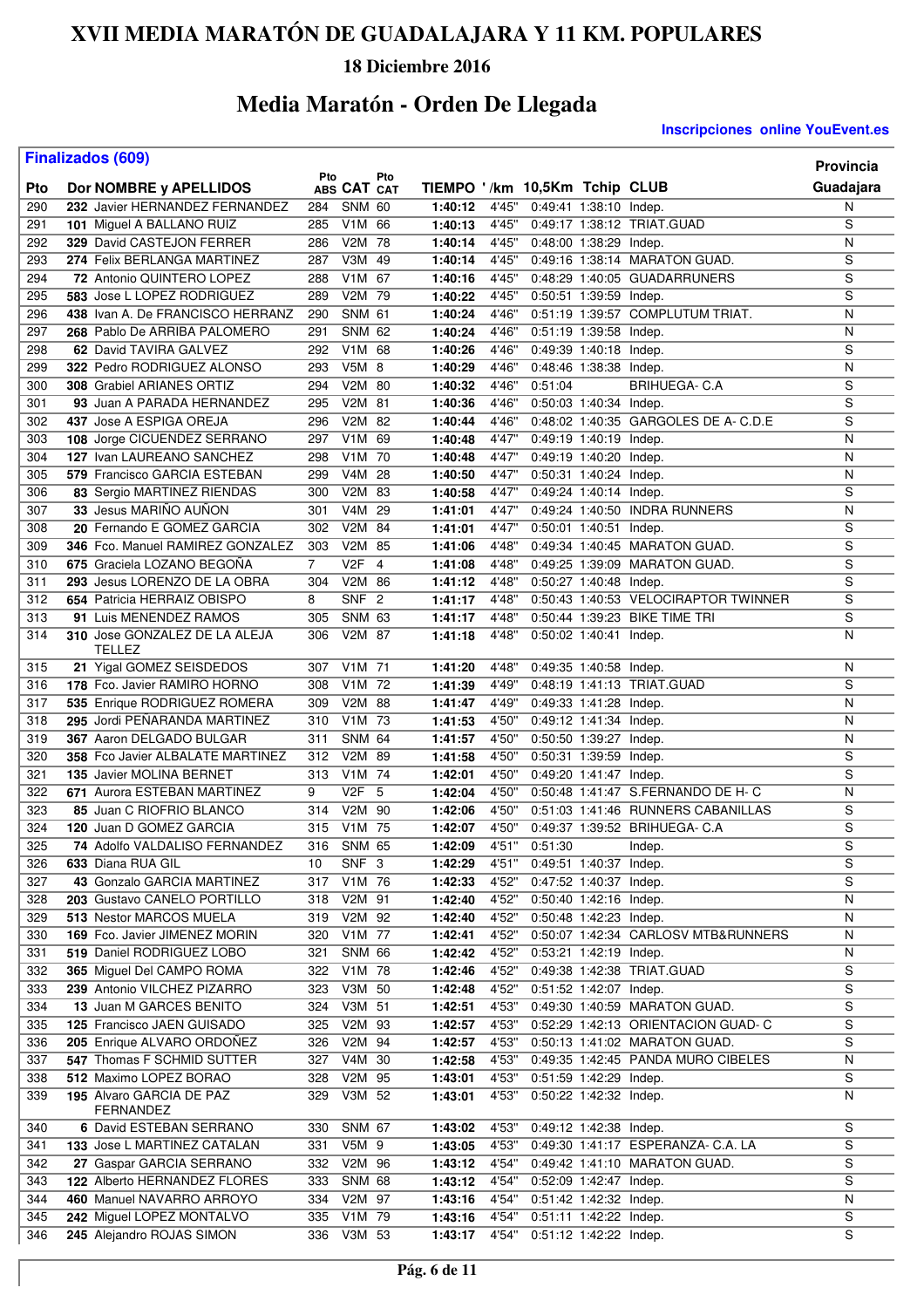### **18 Diciembre 2016**

# **Media Maratón - Orden De Llegada**

|            | <b>Finalizados (609)</b>                            |            |                             |                |                               |                |         |                        |                                                                  | <b>Provincia</b>    |
|------------|-----------------------------------------------------|------------|-----------------------------|----------------|-------------------------------|----------------|---------|------------------------|------------------------------------------------------------------|---------------------|
| Pto        | Dor NOMBRE y APELLIDOS                              | Pto        | ABS CAT CAT                 | Pto            | TIEMPO '/km 10,5Km Tchip CLUB |                |         |                        |                                                                  | Guadajara           |
| 347        | 130 Jaime LOPEZ GARCIA                              | 337        | <b>SNM 69</b>               |                | 1:43:23                       | 4'54"          |         | 0:52:10 1:42:57 Indep. |                                                                  | S                   |
| 348        | 622 Mariano LAZARO GUIJARRO                         | 338        | V5M 10                      |                | 1:43:25                       | 4'54"          |         |                        | 0:49:41 1:42:56 PASCUAL SALUDABLE                                | N                   |
| 349        | 536 Enrique CERDEÑO                                 | 339        | <b>SNM 70</b>               |                | 1:43:27                       | 4'54"          |         | 0:50:41 1:43:06 Indep. |                                                                  | N                   |
| 350        | 116 Jose I GARCIA IBAÑEZ                            | 340        | V3M 54                      |                | 1:43:51                       | 4'55"          |         |                        | 0:52:14 1:43:05 MARATON GUAD.                                    | S                   |
| 351        | 412 Pablo ALLENDE QUINDOS                           | 341        | <b>SNM 71</b>               |                | 1:43:52                       | 4'55"          | 0:51:30 |                        | <b>BRIHUEGA- C.A</b>                                             | N                   |
| 352        | 100 Ivan ARTEAGA PEREZ                              | 342        | V1M                         | 80             | 1:43:53                       | 4'55"          |         |                        | 0:56:17 1:41:25 MARATON GUAD.                                    | $\overline{s}$      |
| 353        | 17 Jose J FERNANDEZ MENDOZA                         | 343        | V1M 81                      |                | 1:43:54                       | 4'55"          |         | 0:52:10 1:43:28 Indep. |                                                                  | S                   |
| 354        | 228 Carlos J GOMEZ GREGORIO                         | 344        | <b>SNM 72</b>               |                | 1:44:01                       | 4'56"          |         | 0:51:01 1:43:35 Indep. |                                                                  | $\overline{s}$      |
| 355        | 390 Antonio CANTILLO MONTERO                        | 345        | <b>SNM 73</b>               |                | 1:44:04                       | 4'56"          |         | 0:51:01 1:41:52 Indep. |                                                                  | N                   |
| 356        | 18 Francisco GOMEZ MOLINA                           | 346        | V2M 98                      |                | 1:44:06                       | 4'56"          |         |                        | 0:50:06 1:41:40 LA OLMA- C.TRIAT.                                | $\mathbf S$         |
| 357        | 559 Eduardo LOZANO VALVERDE                         | 347        | V5M 11                      |                | 1:44:09                       | 4'56"          |         |                        | 0:51:39 1:41:46 VILLANUEVA DE LA T- C                            | N                   |
| 358        | 368 Jose R DIAZ FERNANDEZ                           | 348        | V3M<br>$V1\overline{M}$     | 55             | 1:44:11                       | 4'56"          |         | 0:51:45 1:43:44 Indep. |                                                                  | $\overline{s}$      |
| 359<br>360 | 9 Manuel VISO MEDINA                                | 349        | <b>SNM 74</b>               | 82             | 1:44:11<br>1:44:14            | 4'56"<br>4'56" |         | 0:52:20 1:43:39 Indep. | 0:52:21 1:43:55 RUNNERS CABANILLAS                               | S<br>S              |
| 361        | 461 Vicente NIETO VALADES<br>300 Luis BARBER ARMADA | 350<br>351 | V4M 31                      |                | 1:44:15                       | 4'56"          |         | 0:51:55 1:43:49 Indep. |                                                                  | N                   |
| 362        | 51 Juan M NAVAS CEBALLOS                            | 352        | V5M 12                      |                | 1:44:17                       | 4'57"          |         |                        | 0:51:20 1:43:48 MARATON GUAD.                                    | S                   |
| 363        | 344 Francisco BLAZQUEZ SANCHEZ                      | 353        | V <sub>2</sub> M            | 99             | 1:44:19                       | 4'57"          |         |                        | 0:53:18 1:43:47 RUNNING ENSANCHE A                               | N                   |
| 364        | 139 Ricardo Del OLMO GARCIA                         | 354        | <b>SNM 75</b>               |                | 1:44:22                       | 4'57"          |         | 0:49:55 1:42:25 Indep. |                                                                  | $\overline{s}$      |
| 365        | 164 Jose A PEREZ NAVARRO                            | 355        | V3M                         | 56             | 1:44:26                       | 4'57"          |         |                        | 0:52:24 1:42:04 RUNNING YUNQUERA                                 | S                   |
| 366        | 456 Rafael MALLO TIRADO                             | 356        | <b>SNM</b>                  | 76             | 1:44:27                       | 4'57"          |         | 0:50:56 1:42:14 Indep. |                                                                  | ${\sf N}$           |
| 367        | 380 Mauricio SANCHEZ-FDEZ DEL                       | 357        | V4M                         | -32            | 1:44:28                       | 4'57"          | 0:53:09 |                        | EL CASAR- C.A                                                    | $\overline{s}$      |
|            | CAMPO                                               |            |                             |                |                               |                |         |                        |                                                                  |                     |
| 368        | 507 Juan PALOMEQUE ABAD                             | 358        | V5M 13                      |                | 1:44:30                       | 4'57"          |         | 0:51:50 1:43:39 Indep. |                                                                  | S                   |
| 369        | 544 Daniel LOPEZ GARCIA                             | 359        | V <sub>1</sub> M            | 83             | 1:44:30                       | 4'57"          |         | 0:52:07 1:43:45 Indep. |                                                                  | N                   |
| 370        | 372 Raul ILLANES AYALA                              | 360        | V3M                         | 57             | 1:44:35                       | 4'57"          |         |                        | 0:51:58 1:44:04 PARACUELLOS- C.A                                 | N                   |
| 371        | 650 Doris V MIJAS CASTILLO                          | 11         | V3F                         | $\overline{2}$ | 1:44:36                       | 4'57''         |         | 0:52:14 1:44:19 Indep. |                                                                  | N                   |
| 372        | 388 Domingo BARRIDO GARFIA                          | 361        | V4M                         | 33             | 1:44:38                       | 4'58"          |         |                        | 0:53:07 1:44:15 GRUPO OASIS- C.A                                 | N<br>$\overline{s}$ |
| 373<br>374 | 305 Angel L PEREZ LEON<br>172 Luis I GARCIA VENTURA | 362<br>363 | V <sub>2</sub> M<br>V2M 101 | 100            | 1:44:41<br>1:44:42            | 4'58"<br>4'58" |         |                        | 0:53:11 1:44:12 RUNNING YUNQUERA<br>0:50:06 1:44:32 GUADARRUNERS | N                   |
| 375        | 58 Octavio SAMPEDRO ROJAS                           | 364        | <b>SNM 77</b>               |                | 1:44:44                       | 4'58"          |         | 0:52:13 1:44:03 Indep. |                                                                  | $\overline{s}$      |
| 376        | 294 Oscar ORTIZ CANO                                | 365        | V2M 102                     |                | 1:44:46                       | 4'58"          |         | 0:50:26 1:44:21 Indep. |                                                                  | N                   |
| 377        | 672 Nuria De PEDRO SANCHEZ                          | 12         | $V1F$ 2                     |                | 1:44:47                       | 4'58"          |         |                        | 0:52:21 1:44:27 ESPERANZA- C.A. LA                               | S                   |
| 378        | 577 Jose FERRIZ BELDA                               | 366        | <b>SNM 78</b>               |                | 1:44:49                       | 4'58"          |         | 0:52:36 1:44:25 Indep. |                                                                  | N                   |
| 379        | 506 Sergio LIRON BORUMBURO                          | 367        | V2M 103                     |                | 1:44:51                       | 4'58"          |         |                        | 0:52:38 1:44:30 F.O.C.I.C.U                                      | S                   |
| 380        | 14 Alberto JIMENEZ PEÑA                             | 368        | V <sub>1</sub> M            | 84             | 1:44:51                       | 4'58"          |         |                        | 0:51:34 1:44:23 PARQUE DE CATALUÑA                               | N                   |
| 381        | 540 Jose A POMAR DAPENA                             | 369        | V2M 104                     |                | 1:44:54                       | 4'58"          |         | 0:52:36 1:44:34 Indep. |                                                                  | N                   |
| 382        | 161 Edgar E LEON ALCANTARA                          | 370        | SNM 79                      |                | 1:44:54                       | 4'58"          |         | 0:53:13 1:44:07 Indep. |                                                                  | S                   |
| 383        | 327 Santiago SANZ GARCIA                            | 371        | V5M 14                      |                | 1:44:57                       | 4'58"          |         |                        | 0:52:24 1:44:23 MARATON GUAD.                                    | S                   |
| 384        | 556 Fco.jose GONZALEZ GONZALEZ                      | 372        | V5M 15                      |                | 1:45:00                       | 4'59"          |         | 0:52:43 1:44:10 Indep. |                                                                  | $\overline{s}$      |
| 385        | 381 Miguel SARDINA GONZALO                          | 373        | V2M 105                     |                | 1:45:01                       | 4'59"          |         |                        | 0:51:22 1:44:43 CENDEJAS- C.A                                    | $\overline{s}$      |
| 386        | 378 Manuel I SAN MARTIN<br>NAVARRETE                | 374        | V1M 85                      |                | 1:45:02                       | 4'59"          |         | 0:53:08 1:44:09 Indep. |                                                                  | N                   |
| 387        | 155 Jose A TORRUBIA MORA                            | 375        | V5M 16                      |                | 1:45:03                       | 4'59"          |         | 0:52:18 1:42:53 Indep. |                                                                  | S                   |
| 388        | 296 Alberto DONOSO LEIVA                            | 376        | V1M 86                      |                | 1:45:03                       | 4'59"          | 0:51:30 |                        | Indep.                                                           | N                   |
| 389        | 246 Ismael SANZ ESTEBAN                             | 377        | V2M 106                     |                | 1:45:04                       | 4'59"          |         | 0:52:34 1:44:30 Indep. |                                                                  | N                   |
| 390        | 243 Jose A RODRIGUEZ REAL                           | 378        | <b>SNM 80</b>               |                | 1:45:05                       | 4'59"          |         |                        | 0:52:33 1:44:32 TRIVILA- C.D                                     | N                   |
| 391        | 188 Diego PEDROVIEJO ALCAZAR                        | 379        | <b>SNM 81</b>               |                | 1:45:13                       | 4'59"          |         | 0:52:23 1:44:33 Indep. |                                                                  | S                   |
| 392        | 180 Alejandro DIAZ JIMENEZ                          | 380        | <b>SNM 82</b>               |                | 1:45:21                       | 5'00"          |         | 0:49:13 1:45:03 Indep. |                                                                  | ${\sf N}$           |
| 393        | 95 Ismael RAMIREZ BLANCO                            | 381        | V1M 87                      |                | 1:45:23                       | 5'00"          |         |                        | 0:52:20 1:44:53 RUNNING YUNQUERA                                 | S                   |
| 394        | 673 Sandra FERNANDEZ RODRIGUEZ                      | 13         | $V1F$ 3                     |                | 1:45:24                       | 5'00"          |         |                        | 0:52:40 1:44:52 PARACUELLOS- C.A                                 | Ν                   |
| 395        | 682 Ana CANO SANCHEZ                                | 14         | $V1F$ 4                     |                | 1:45:25                       | 5'00"          |         | 0:52:14 1:44:49 Indep. |                                                                  | Ν                   |
| 396        | 65 Rafael GARCIA GARCIA                             | 382        | V1M 88                      |                | 1:45:26                       | 5'00"          |         |                        | 0:52:27 1:42:59 MARATON GUAD.                                    | S                   |
| 397        | 207 David LOPEZ GARCIA                              | 383        | V1M 89                      |                | 1:45:26                       | 5'00"          |         |                        | 0:51:46 1:44:48 MARATON GUAD.                                    | S                   |
| 398        | 436 Jose Mª ECHAVE-SUSTAETA<br>MARIA-TOME           | 384        | V4M 34                      |                | 1:45:46                       | 5'01"          |         |                        | 0:53:35 1:43:46 SEOANE PAMPIN                                    | N                   |
| 399        | 561 Sergio MARTIN ROMERO                            | 385        | V1M 90                      |                | 1:45:55                       | 5'01"          | 0:53:20 |                        | <b>BRIHUEGA- C.A</b>                                             | S                   |
| 400        | 564 Raul Del MORAL CEPERO                           | 386        | V3M 58                      |                | 1:45:55                       | 5'01"          | 0:53:20 |                        | <b>BRIHUEGA-C.A</b>                                              | S                   |
| 401        | 275 Juan A BLANCO JIMENEZ                           | 387        | V1M 91                      |                | 1:46:00                       | 5'01"          |         |                        | 0:53:22 1:45:21 RUNNERS TORREJON                                 | Ν                   |
| 402        | 267 Fernando De ARRIBA PALOMERO                     | 388        | <b>SNM 83</b>               |                | 1:46:00                       | 5'01"          |         |                        | 0:53:46 1:45:26 AGUAVERTE- C.D.E                                 | S                   |
| 403        | 283 Ricardo LOPEZ LAJAS                             | 389        | V1M 92                      |                | 1:46:08                       | 5'02"          |         |                        | 0:52:38 1:43:58 MARATON GUAD.                                    | S                   |
|            |                                                     |            |                             |                | Pág. 7 de 11                  |                |         |                        |                                                                  |                     |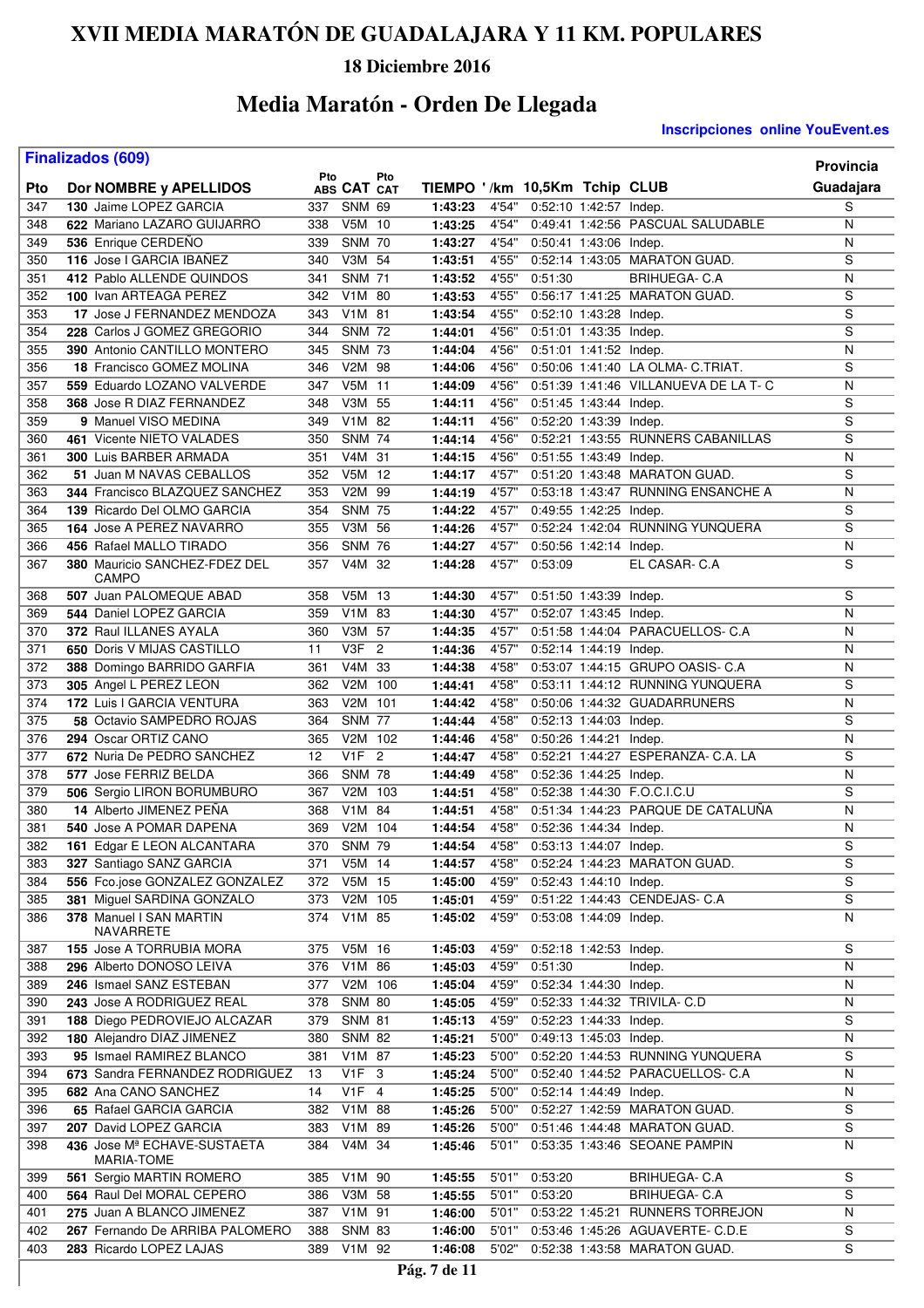### **18 Diciembre 2016**

## **Media Maratón - Orden De Llegada**

|            | <b>Finalizados (609)</b>                           |     |                        |     |                                          |       |                        |                        |                                      | <b>Provincia</b>        |
|------------|----------------------------------------------------|-----|------------------------|-----|------------------------------------------|-------|------------------------|------------------------|--------------------------------------|-------------------------|
|            |                                                    | Pto |                        | Pto |                                          |       |                        |                        |                                      |                         |
| Pto<br>404 | Dor NOMBRE y APELLIDOS<br>80 Pedro CARRION SANCHEZ | 390 | ABS CAT CAT<br>V2M 107 |     | TIEMPO '/km 10,5Km Tchip CLUB<br>1:46:09 | 5'02" |                        |                        | 0:52:51 1:45:32 RUNNERS CABANILLAS   | Guadajara<br>S          |
| 405        | 640 Sonsoles FERNANDEZ DAY                         | 15  | V4F 1                  |     |                                          | 5'02" |                        |                        | 0:52:52 1:45:32 RUNNERS CABANILLAS   | S                       |
| 406        | 572 Teo ABAD ROMERO                                | 391 | V3M 59                 |     | 1:46:09                                  | 5'02" |                        |                        | 0:52:49 1:43:58 VELOCIRAPTOR TWINNER | S                       |
| 407        | 597 Salvador GALINDO ELENA                         | 392 | V5M 17                 |     | 1:46:19<br>1:46:22                       | 5'03" |                        |                        | 0:52:48 1:45:55 GRUPO 7:45-C.A       | N                       |
|            | 477 Fernando SEOANE-PAMPIN                         |     | V5M 18                 |     |                                          | 5'03" |                        |                        | 0:53:35 1:44:23 SEOANE PAMPIN        | N                       |
| 408        | <b>RUBIDO</b>                                      | 393 |                        |     | 1:46:24                                  |       |                        |                        |                                      |                         |
| 409        | 124 Juan HIGUERA BARCO                             | 394 | V2M                    | 108 | 1:46:27                                  | 5'03" |                        | 0:51:07 1:44:21 Indep. |                                      | S                       |
| 410        | 531 David FOMBELLA POMBAL                          | 395 | <b>SNM 84</b>          |     | 1:46:28                                  | 5'03" |                        |                        | 0:51:01 1:46:03 .CORREDORES. C       | $\overline{N}$          |
| 411        | 521 Fco.javier DOMINGUEZ RUIZ                      | 396 | $V5M$ 19               |     | 1:46:32                                  | 5'03" |                        | 1:00:17 1:46:19 Indep. |                                      | N                       |
| 412        | 282 Alex JARA CARRASCO                             | 397 | <b>SNM 85</b>          |     | 1:46:40                                  | 5'03" |                        | 0:49:45 1:44:53 Indep. |                                      | S                       |
| 413        | 459 Ivan MORIENTES GONZALEZ                        | 398 | V1M 93                 |     | 1:46:58                                  | 5'04" |                        | 0:55:01 1:44:37 Indep. |                                      | S                       |
| 414        | 656 Sofia PINERO MADRONA                           | 16  | V3F                    | - 3 | 1:47:02                                  | 5'04" |                        | 0:52:52 1:46:31 Indep. |                                      | $\overline{\mathsf{s}}$ |
| 415        | 375 Alejandro RODRIGUEZ GARCIA                     | 399 | <b>SNM 86</b>          |     | 1:47:03                                  | 5'04" |                        |                        | 0:52:16 1:46:55 OMM CORREDORES       | S                       |
| 416        | 463 Oscar PANIAGUA BARRILERO                       | 400 | V1M 94                 |     | 1:47:09                                  | 5'05" | 0:52:26 1:46:40 Indep. |                        |                                      | $\overline{\mathsf{s}}$ |
| 417        | 434 Luis C DURAN DOMINGO                           | 401 | V5M 20                 |     | 1:47:12                                  | 5'05" |                        |                        | 0:52:24 1:46:38 MARATON GUAD.        | $\overline{\mathsf{s}}$ |
| 418        | 321 Raul ROBLEDILLO BARBAS                         | 402 | V1M 95                 |     | 1:47:13                                  | 5'05" |                        | 0:52:12 1:46:41 Indep. |                                      | S                       |
| 419        | 632 Marian LOPEZ MAZUELA                           | 17  | V <sub>1</sub> F       | 5   | 1:47:13                                  | 5'05" |                        | 0:52:11 1:46:40 Indep. |                                      | S                       |
| 420        | 347 Ramon SANCHEZ FREMIL                           | 403 | <b>SNM 87</b>          |     | 1:47:22                                  | 5'05" |                        | 0:53:45 1:46:44 Indep. |                                      | $\overline{\mathsf{s}}$ |
| 421        | 53 Juan PAYERAS GARCIA                             | 404 | V1M 96                 |     | 1:47:25                                  | 5'05" |                        | 0:53:01 1:46:40 Indep. |                                      | S                       |
| 422        | 399 Victor M MORENO LOPEZ                          | 405 | V3M                    | 60  | 1:47:27                                  | 5'06" |                        | 0:53:34 1:46:45 Indep. |                                      | S                       |
| 423        | 70 Jose A MINGUEZ PECO                             | 406 | V3M 61                 |     | 1:47:28                                  | 5'06" | 0:53:18                |                        | <b>MARATON GUAD.</b>                 | $\overline{\mathsf{s}}$ |
| 424        | 652 Ana I ARIAS MATAS                              | 18  | $V4F$ 2                |     | 1:47:32                                  | 5'06" |                        | 0:51:45 1:47:25 Indep. |                                      | $\overline{\mathsf{s}}$ |
| 425        | 548 Alvaro VELILLA GARRIDO                         | 407 | V2M 109                |     | 1:47:33                                  | 5'06" |                        |                        | 0:51:15 1:46:53 SIGUENZA- C.A        | S                       |
| 426        | 256 Juan Fco. CALLE GARCIA                         | 408 | V4M                    | 35  | 1:47:36                                  | 5'06" |                        | 0:51:45 1:47:29 Indep. |                                      | $\overline{\mathsf{s}}$ |
| 427        | 99 Francisco ALVAREZ CONS                          | 409 | V2M 110                |     | 1:47:39                                  | 5'06" |                        |                        | 0:51:43 1:46:55 CHILORUNNERS         | S                       |
| 428        | 121 Luis M GONZALEZ NOTARIO                        | 410 | V3M 62                 |     | 1:47:40                                  | 5'06" | 0:51:43 1:46:57 Indep. |                        |                                      | S                       |
| 429        | 158 Mariano ESPLIEGO MONEDERO                      | 411 | <b>SNM 88</b>          |     | 1:47:43                                  | 5'06" |                        |                        | 0:52:39 1:47:31 ESPLIEGO,S TEAM      | $\overline{\mathsf{s}}$ |
| 430        | 631 M <sup>a</sup> . Elena TORRES GARCIA           | 19  | $V2F_6$                |     | 1:47:54                                  | 5'07" |                        | 0:52:57 1:46:06 Indep. |                                      | $\overline{\mathsf{s}}$ |
| 431        | 287 Fco.javier PEREZ PEREZ                         | 412 | V3M 63                 |     | 1:48:01                                  | 5'07" |                        | 0:54:29 1:45:32 Indep. |                                      | S                       |
| 432        | 212 Luis M ALONSO SANZ                             | 413 | <b>SNM 89</b>          |     | 1:48:13                                  | 5'08" |                        |                        | 0:52:48 1:47:32 RUNNERS TORREJON     | N                       |
| 433        | 279 Ismael DOMINGUEZ LOPEZ                         | 414 | V1M 97                 |     | 1:48:20                                  | 5'08" |                        | 0:54:04 1:47:29        | Indep.                               | S                       |
| 434        | 455 Oscar MAGRO MAGRO                              | 415 | V1M 98                 |     | 1:48:20                                  | 5'08" |                        | 0:52:37 1:47:37 Indep. |                                      | S                       |
| 435        | 550 François BOGLIOLO MELENDO                      | 416 | V5M 21                 |     | 1:48:26                                  | 5'08" | 0:54:25                |                        | Indep.                               | S                       |
| 436        | 462 Luis Fdo NUNEZ ALLUE                           | 417 | V3M 64                 |     | 1:48:27                                  | 5'08" |                        | 0:52:33 1:46:08 Indep. |                                      | N                       |
| 437        | 445 Fco.javier GONZALEZ FRANCO                     | 418 | V2M 111                |     | 1:48:27                                  | 5'08" |                        | 0:52:33 1:46:07 Indep. |                                      | N                       |
| 438        | 418 Roberto ASTUDILLO PEREZ                        | 419 | V2M 112                |     | 1:48:34                                  | 5'09" | 0:53:29 1:47:56 Indep. |                        |                                      | N                       |
| 439        | 273 Raul ARELLANO MARTINEZ                         | 420 | V3M 65                 |     | 1:48:35                                  | 5'09" |                        |                        | 0:53:05 1:48:18 S.FERNANDO DE H- C   | N                       |
| 440        | 110 Jose CRISTOBAL GIL                             | 421 | V4M 36                 |     | 1:48:38                                  | 5'09" |                        |                        | 0:52:28 1:48:00 FATHERS-C.A          | S                       |
| 441        | 414 Javier ALONSO ONGIL                            | 422 | V4M 37                 |     | 1:48:52                                  | 5'10" |                        |                        | 0:53:31 1:46:29 RUNNING YUNQUERA     | $\overline{s}$          |
| 442        | 163 Tomas HIDALGO SANCHEZ                          | 423 | V5M 22                 |     | 1:48:58                                  | 5'10" |                        | 0:53:13 1:46:33 Indep. |                                      | $\overline{s}$          |
| 443        | 574 Javier BERNABEU ROIG                           | 424 | <b>SNM 90</b>          |     | 1:48:59                                  | 5'10" |                        |                        | 0:52:16 1:48:41 VDR RUNNERS          | S                       |
| 444        | 647 Elena LOZANO CLEMENTE                          | 20  | V2F 7                  |     | 1:49:01                                  | 5'10" |                        |                        | 0:52:36 1:48:41 ESPERANZA- C.A. LA   | S                       |
| 445        | 679 Mª Del Mar MARTIN ABOLAFIA                     | 21  | V2F 8                  |     | 1:49:05                                  | 5'10" |                        | 0:52:27 1:48:39 Indep. |                                      | S                       |
| 446        | 653 Emi ZABAS BARBERO                              | 22  | $V3F$ 4                |     | 1:49:06                                  | 5'10" |                        |                        | 0:53:22 1:48:26 RUNNERS TORREJON     | N                       |
| 447        | 254 Antonio MIRA COLLADO                           | 425 | V4M 38                 |     | 1:49:08                                  | 5'10" |                        | 0:52:59 1:48:43 Indep. |                                      | N                       |
| 448        | 12 Miguel ESCRIBANO NUÑO                           | 426 | V3M 66                 |     | 1:49:18                                  | 5'11" |                        |                        | 0:53:04 1:48:40 AVENGUADA            | S                       |
| 449        | 98 Rafael AGUADO ASENSIO                           | 427 | V4M 39                 |     | 1:49:19                                  | 5'11" | 0:52:39 1:48:53 Indep. |                        |                                      | S                       |
| 450        | 659 Esther PALACIOS RAMIREZ                        | 23  | V3F 5                  |     | 1:49:37                                  | 5'12" | 0:54:06 1:49:05 Indep. |                        |                                      | S                       |
| 451        | 563 Juan LOZANO CASAUX                             | 428 | V3M 67                 |     | 1:49:37                                  | 5'12" | 0:54:07 1:49:05 Indep. |                        |                                      | $\overline{\mathsf{N}}$ |
| 452        | 586 Jose RAMIREZ MARTIN                            | 429 | <b>SNM 91</b>          |     | 1:49:49                                  | 5'12" | 0:55:43                |                        | Indep.                               | S                       |
| 453        | 189 Pedro A SANCHEZ MATAS                          | 430 | V3M 68                 |     | 1:49:51                                  | 5'12" |                        |                        | 0:53:33 1:49:05 TRIAT.GUAD           | $\overline{s}$          |
| 454        | 366 Angel CASERO VIEJO                             | 431 | V2M 113                |     | 1:50:00                                  | 5'13" |                        |                        | 0:51:37 1:49:36 PAREJA RUNNERS       | $\overline{s}$          |
| 455        | 528 Carlos M MASA HITA                             | 432 | <b>SNM 92</b>          |     | 1:50:12                                  | 5'13" |                        | 0:52:14 1:49:25 Indep. |                                      | S                       |
| 456        | 119 Alvaro GIL OÑORO                               | 433 | V1M 99                 |     | 1:50:20                                  | 5'14" |                        | 0:53:19 1:49:41 Indep. |                                      | S                       |
| 457        | 314 Juan J RODRIGUEZ ABRIL                         | 434 | V1M 100                |     | 1:50:26                                  | 5'14" |                        | 0:54:13 1:49:59 Indep. |                                      | Ν                       |
| 458        | 248 Ignacio GARCIA MARTINEZ                        | 435 | V2M 114                |     | 1:50:26                                  | 5'14" |                        | 0:54:13 1:49:59 Indep. |                                      | N                       |
| 459        | 264 Juan J ROLLON PARDO                            | 436 | V3M 69                 |     | 1:50:29                                  | 5'14" | 0:54:27                |                        | Indep.                               | S                       |
| 460        | 260 Ivan MARAÑON SANCHEZ                           | 437 | V2M 115                |     | 1:50:29                                  | 5'14" | 0:54:27                |                        | Indep.                               | S                       |
| 461        | 280 Eduardo GARCIA ROMO                            | 438 | V1M 101                |     | 1:50:29                                  |       | 5'14" 0:56:42          |                        | Indep.                               | N                       |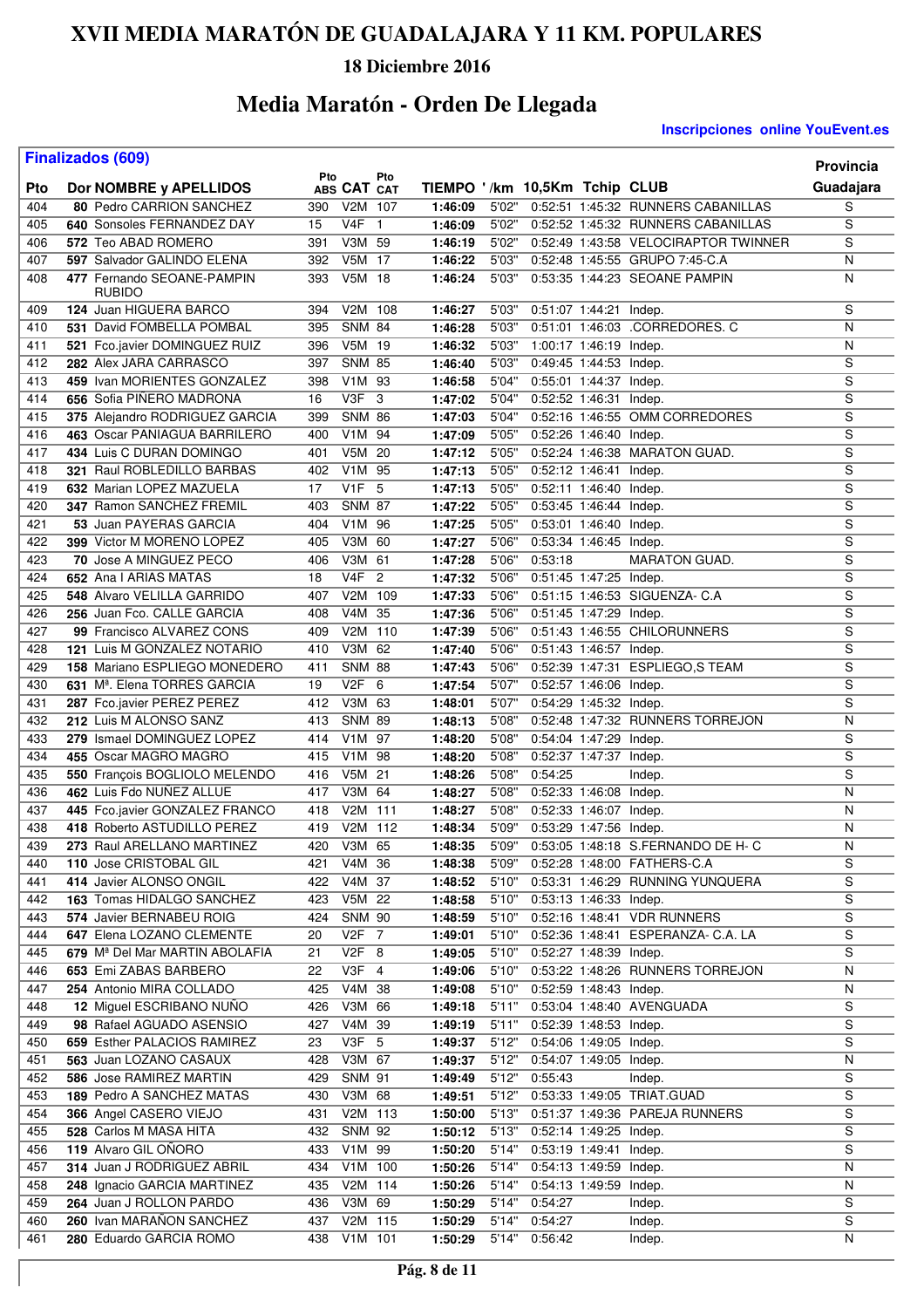### **18 Diciembre 2016**

## **Media Maratón - Orden De Llegada**

**Inscripciones online YouEvent.es** 

| <b>Finalizados (609)</b><br>Provincia |                                                    |            |                      |     |                               |                |                        |                        |                                    |                |  |
|---------------------------------------|----------------------------------------------------|------------|----------------------|-----|-------------------------------|----------------|------------------------|------------------------|------------------------------------|----------------|--|
| Pto                                   | Dor NOMBRE y APELLIDOS                             | Pto        | ABS CAT CAT          | Pto | TIEMPO '/km 10,5Km Tchip CLUB |                |                        |                        |                                    | Guadajara      |  |
| 462                                   | 643 Susana SANCHEZ GOMEZ                           | 24         | $V3F_6$              |     | 1:50:30                       | 5'14"          |                        | 0:54:24 1:49:36 Indep. |                                    | S              |  |
| 463                                   | 134 Jose M MIGALLON VILLAR                         | 439        | V3M 70               |     | 1:50:31                       | 5'14"          |                        | 0:54:52 1:49:49 Indep. |                                    | $\overline{s}$ |  |
| 464                                   | 651 Elena BENEDI CID                               | 25         | $V1F_6$              |     | 1:50:40                       | 5'15"          |                        | 0:53:15 1:48:40 Indep. |                                    | S              |  |
| 465                                   | 522 Fernando ECIJA GUERRERO                        | 440        | <b>SNM 93</b>        |     | 1:50:51                       | 5'15"          |                        | 0:51:50 1:48:52 Indep. |                                    | S              |  |
| 466                                   | 685 Felipe SEGUIN OSORIO                           | 441        | V3M 71               |     | 1:51:00                       | 5'16"          | 0:54:36                |                        | Indep.                             | S              |  |
| 467                                   | 499 Jorge HIDALGO GIL                              | 442        | V3M 72               |     | 1:51:04                       | 5'16"          | 0:54:26                |                        | Indep.                             | N              |  |
| 468                                   | 28 Ricardo HERNANDEZ DE LA ROSA                    | 443        | V4M 40               |     | 1:51:07                       | 5'16"          | 0:54:57                |                        | Indep.                             | N              |  |
| 469                                   | 403 Javier RANERA RODRIGUEZ                        | 444        | <b>SNM 94</b>        |     | 1:51:23                       | 5'17"          | 0:54:14 1:51:15 Indep. |                        |                                    | S              |  |
| 470                                   | 230 Jaime GARCIA MARTIN-<br>PORTUGUES              | 445        | V2M 116              |     | 1:51:26                       | 5'17"          |                        |                        | 0:56:36 1:50:40 RUNACTIVA          | N              |  |
| 471                                   | 154 Miguel A TORCAL RIOSALIDO                      | 446        | V4M 41               |     | 1:51:29                       | 5'17"          | 0:56:00 1:50:59 Indep. |                        |                                    | S              |  |
| 472                                   | 332 Oscar MARTINEZ BODAS                           | 447        | V2M 117              |     | 1:51:32                       | 5'17"          | 0:54:22 1:50:52 Indep. |                        |                                    | N              |  |
| 473                                   | 334 Angel MOYA COBO                                | 448        | V1M 102              |     | 1:51:33                       | 5'17"          |                        |                        | 0:54:22 1:50:52 RUNNERS TORREJON   | N              |  |
| 474                                   | 159 Carlos MAESTRO MOLINA                          | 449        | V2M 118              |     | 1:51:43                       | 5'18"          | 0:54:16                |                        | <b>GUADARRUNERS</b>                | N              |  |
| 475                                   | 415 Jose A APARICIO RICOTE                         | 450        | V2M 119              |     | 1:51:45                       | 5'18"          |                        |                        | 0:56:07 1:50:59 F.F.D.R            | N              |  |
| 476                                   | 670 Lorena COMECHE CASANOVA                        | 26         | <b>V1F</b> 7         |     | 1:51:47                       | 5'18"          |                        |                        | 0:56:13 1:49:28 SEOANE PAMPIN      | N              |  |
| 477                                   | 244 Javier RODRIGUEZ RUIZ                          | 451        | V2M 120              |     | 1:51:54                       | 5'18"          |                        | 0:56:49 1:50:57 Indep. |                                    | S              |  |
| 478                                   | 45 Jose HERNANDEZ HUERTAS                          | 452        | V5M 23               |     | 1:51:55                       | 5'18"          | 0:57:11                |                        | Indep.                             | N              |  |
| 479                                   | 240 Carlos APARICIO CABALLO                        | 453        | V2M 121              |     | 1:51:55                       | 5'18"          |                        | 0:56:49 1:50:59 Indep. |                                    | S              |  |
| 480                                   | 289 Jose Mª SANZ RIOJA                             | 454        | V2M 122              |     | 1:51:56                       | 5'18"          |                        |                        | 0:53:31 1:51:25 RUNNING YUNQUERA   | S              |  |
| 481                                   | 343 Diego PRADOS MARTINEZ                          | 455        | V <sub>1</sub> M 103 |     | 1:52:02                       | 5'19"          | 0:57:34                |                        | <b>BIKE TIME TRI</b>               | S              |  |
| 482                                   | 626 Jaime CARNICERO DE LA<br>CAMARA                | 456        | V2M 123              |     | 1:52:05                       | 5'19"          | 0:56:55                |                        | Indep.                             | S              |  |
| 483                                   | 302 Juan C BERNAL PEREZ                            | 457        | V1M 104              |     | 1:52:08                       | 5'19"          | 0:54:09 1:51:45 Indep. |                        |                                    | S              |  |
| 484                                   | 581 Antonio J JODAR MUNOZ                          | 458        | V2M 124              |     | 1:52:09                       | 5'19"          |                        | 0:52:47 1:49:59 Indep. |                                    | $\overline{s}$ |  |
| 485                                   | 290 Roberto TOBAR CASCON                           | 459        | <b>SNM 95</b>        |     | 1:52:09                       | 5'19"          |                        | 0:57:22 1:51:23 Indep. |                                    | N              |  |
| 486                                   | 546 Antonio RODRIGUEZ GONZALEZ                     | 460        | V3M 73               |     | 1:52:13                       | 5'19"          | 0:55:55                |                        | DAGANZO RUN RUN                    | N              |  |
| 487                                   | 428 Juan C CID CID                                 | 461        | V4M 42               |     | 1:52:14                       | 5'19"          | 0:58:11                |                        | CANICROSS GUAD.                    | S              |  |
| 488                                   | 635 Patricia GONZALEZ MUÑOZ                        | 27         | V1F                  | - 8 | 1:52:23                       | 5'20"          |                        | 0:54:51 1:51:27 Indep. |                                    | N              |  |
| 489                                   | 69 Fco. Javier MARTINEZ QUESADA                    | 462        | V2M 125              |     | 1:52:23                       | 5'20"          |                        | 0:54:29 1:51:27 Indep. |                                    | N              |  |
| 490                                   | 351 Jose L GARCIA RODRIGUEZ                        | 463        | V3M 74               |     | 1:52:48                       | 5'21"          |                        | 0:55:41 1:52:06 Indep. |                                    | S              |  |
| 491                                   | 441 Alvaro GARCIA ASENSIO                          | 464        | V2M 126              |     | 1:52:53                       | 5'21"          |                        | 0:55:43 1:52:05 Indep. |                                    | S              |  |
| 492                                   | 76 Juan C ALVARO DE MINGO                          | 465        | V2M 127              |     | 1:52:57                       | 5'21"          |                        | 0:57:19 1:52:14 Indep. |                                    | $\overline{s}$ |  |
| 493                                   | 497 Pedro E CAMACHO HARO                           | 466        | V2M 128              |     | 1:53:22                       | 5'22"          |                        | 0:57:45 1:52:32 Indep. |                                    | $\overline{s}$ |  |
| 494                                   | 450 Francisco HERRAIZ DIAZ                         | 467        | V2M 129              |     | 1:53:24                       | 5'23"          | 0:54:16                |                        | <b>MARATON GUAD.</b>               | S              |  |
| 495                                   | 117 Alberto GARCIA SANCHEZ DE LA<br><b>SERRANA</b> | 468        | V1M 105              |     | 1:53:29                       | 5'23"          | 0:55:40 1:51:01 Indep. |                        |                                    | $\overline{s}$ |  |
| 496                                   | 148 Sergio SANCHEZ SANCHEZ                         | 469        | V1M 106              |     | 1:53:30                       | 5'23"          |                        |                        | 0:56:53 1:51:22 FITNESS PLACE GYM  | S              |  |
| 497                                   | 662 Mª.aranzazu HIGUERA BARCO                      | 28         | V2F 9                |     | 1:53:31                       | 5'23"          |                        |                        | 0:55:08 1:51:03 MARATON GUAD.      | S              |  |
| 498                                   | 454 Javier LOZANO GOMEZ                            | 470        | <b>SNM 96</b>        |     | 1:53:33                       | 5'23"          |                        | 0:56:09 1:52:48 Indep. |                                    | S              |  |
| 499                                   | 629 Jorge MARTIN AZUARA                            | 471        | <b>SNM 97</b>        |     | 1:53:34                       | 5'23"          | 0:55:43                |                        | Indep.                             | S              |  |
| 500                                   | 674 Mª. Jose PEÑA ESTEBAN                          | 29         | V2F 10               |     | 1:53:42                       | 5'23"          |                        |                        | 0:56:01 1:53:34 BAYER              | Ν              |  |
| 501                                   | 665 Luz Mª VALERA MORENO                           | 30         | V2F 11               |     | 1:53:42                       | 5'23"          |                        |                        | 0:56:02 1:53:34 RUNBIKER S ALCALA  | N              |  |
| 502                                   | 667 Ana M <sup>a</sup> BODEGA MORALES              | 31         | V1F 9                |     | 1:53:50                       | 5'24"          |                        |                        | 0:54:32 1:53:29 ESPERANZA- C.A. LA | S              |  |
| 503                                   | 617 Jose J. De La CRUZ GONZALEZ                    | 472        | V1M 107              |     | 1:53:55                       | 5'24"          |                        | 0:55:49 1:51:27 Indep. |                                    | Ν              |  |
| 504                                   | 604 David LAZARO LOSCOS                            | 473        | V2M 130              |     | 1:54:00                       | 5'24"          |                        | 0:56:09 1:53:15 Indep. |                                    | Ν              |  |
| 505                                   | 356 Santiago SANCHEZ CASTAÑO                       | 474        | V2M 131              |     | 1:54:01                       | 5'24"          | 0:57:25                |                        | Indep.                             | S              |  |
| 506                                   | 337 Pablo Fdo SERRANO GARCIA                       | 475        | V2M 132              |     | 1:54:04                       | 5'24"          |                        |                        | 0:57:45 1:53:36 CUEVAS DE KUN Y H. | Ν              |  |
| 507                                   | 596 Luis CARNICERO RODRIGUEZ                       | 476        | V1M 108              |     | 1:54:06                       | 5'25"          | 0:57:25                |                        | Indep.                             | S              |  |
| 508                                   | 385 Jose A VALLEJOS PINTADO                        | 477        | V2M 133              |     | 1:54:15                       | 5'25"          |                        |                        | 0:56:03 1:54:07 RUNBIKER S ALCALA  | N              |  |
| 509                                   | 208 Angel OCHAITA SEGURA                           | 478        | V1M 109              |     | 1:54:23                       | 5'25"          | 0:56:11                |                        | Indep.                             | S              |  |
| 510                                   | 624 Javier APARISI VALDES                          | 479        | V2M 134              |     | 1:54:34                       | 5'26"          | 0:58:05                |                        | Indep.                             | S              |  |
| 511                                   | 444 Rodrigo GIL ESTREMIANA                         | 480        | <b>SNM 98</b>        |     | 1:54:35                       | 5'26"          | 0:52:56                |                        | Indep.                             | S              |  |
| 512                                   | 443 Miguel GARCIA TECEDOR                          | 481        | <b>SNM 99</b>        |     | 1:54:37                       | 5'26"          | 0:52:58                |                        | Indep.                             | S              |  |
| 513                                   |                                                    | 482        | <b>SNM 100</b>       |     |                               | 5'26"          |                        |                        |                                    | $\overline{s}$ |  |
|                                       | 439 Alejandro GALVEZ SELGADO                       |            |                      |     | 1:54:38                       |                |                        | 0:52:57 1:53:47 Indep. | 0:56:37 1:53:58 MARATONIANOS       | N              |  |
| 514                                   | 352 Angel F HERRERO HERNANDEZ                      | 483        | V3M 75               |     | 1:54:39                       | 5'26"          |                        |                        |                                    | S              |  |
| 515<br>516                            | 46 Ignacio HOMBRADOS GONZALEZ                      | 484<br>485 | V3M 76<br>V3M 77     |     | 1:54:39                       | 5'26"<br>5'27" | 0:56:18                |                        | 0:56:38 1:54:03 MARATON GUAD.      | Ν              |  |
|                                       | 286 Fructuoso MENDOZA VILLAN                       |            |                      |     | 1:54:53                       |                |                        |                        | Indep.                             | S              |  |
| 517                                   | 680 Ane M ODONNELL                                 | 32         | V4F 3                |     | 1:54:55                       | 5'27"          | 0:58:05                |                        | Indep.                             |                |  |
| 518                                   | 147 Jorge RUIZ DE DIEGO                            | 486        | V2M 135              |     | 1:55:09                       | 5'27"          | 0:56:47                |                        | F.F.D.R                            | N              |  |

 $\overline{\phantom{a}}$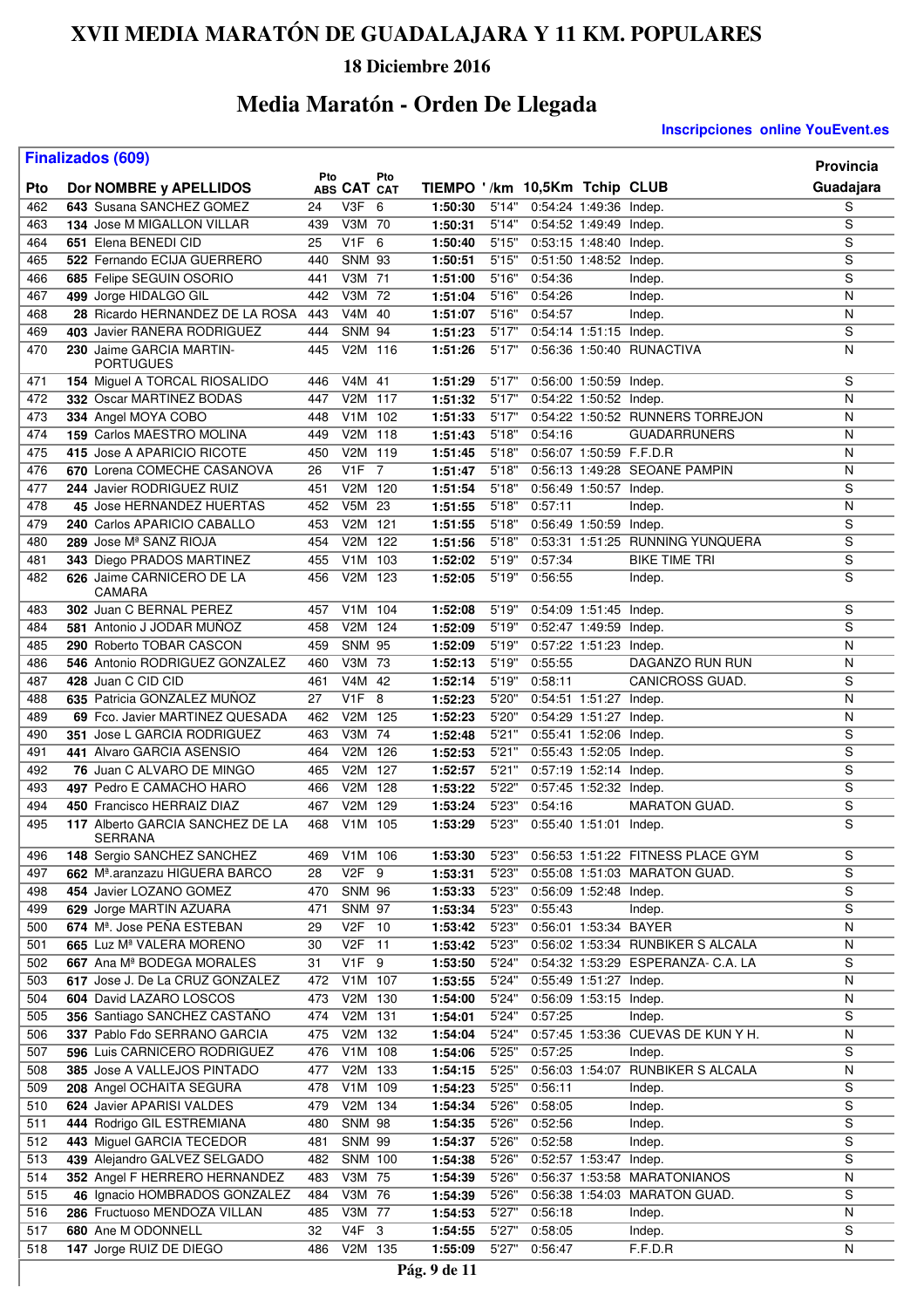### **18 Diciembre 2016**

## **Media Maratón - Orden De Llegada**

|            | <b>Finalizados (609)</b>                                  |            |                       |     |                               |                |         |                        |                                       | <b>Provincia</b>        |
|------------|-----------------------------------------------------------|------------|-----------------------|-----|-------------------------------|----------------|---------|------------------------|---------------------------------------|-------------------------|
|            |                                                           | Pto        |                       | Pto | TIEMPO '/km 10,5Km Tchip CLUB |                |         |                        |                                       |                         |
| Pto        | Dor NOMBRE y APELLIDOS<br>469 Juan V RIVERA MARTIN-ANDINO |            | ABS CAT CAT<br>V3M 78 |     |                               |                |         |                        |                                       | Guadajara<br>S          |
| 519<br>520 | 621 Tomas SANZ GONZALEZ                                   | 487<br>488 | V5M 24                |     | 1:55:12<br>1:55:13            | 5'28"<br>5'28" |         | 0:57:17 1:52:53 Indep. | 0:58:12 1:54:13 FAMILIA ECOLOGICA, LA | S                       |
| 521        | 278 Daniel DIAZ BALLESTEROS                               | 489        | V1M 110               |     | 1:55:31                       | 5'29"          |         |                        | 0:54:57 1:55:14 FITNESS PLACE GYM     | S                       |
| 522        | 38 Luis A CAMBRONERO GARCIA                               | 490        | V3M 79                |     | 1:55:38                       | 5'29"          | 1:00:39 |                        | Indep.                                | S                       |
| 523        | 252 Luis M GONZALEZ MUNOZ                                 | 491        | V3M 80                |     | 1:55:45                       | 5'29"          |         | 0:55:25 1:55:31 Indep. |                                       | S                       |
| 524        | 237 Juan C GARCIA PEREZ                                   | 492        | V <sub>2</sub> M      | 136 | 1:55:46                       | 5'29"          |         | 0:55:25 1:55:33 Indep. |                                       | N                       |
| 525        | 534 Jose Mª PEREZ DE ALBENIZ                              | 493        | V3M 81                |     | 1:55:52                       | 5'30"          | 0:56:59 |                        | Indep.                                | N                       |
|            | <b>PEIRO</b>                                              |            |                       |     |                               |                |         |                        |                                       |                         |
| 526        | 320 Jose A MORENO GARCIA                                  | 494        | V1M 111               |     | 1:55:56                       | 5'30"          |         | 0:57:49 1:55:44 Indep. |                                       | N                       |
| 527        | 266 Grabiel De ARRIBA DE LA FUENTE                        | 495        | V5M 25                |     | 1:55:59                       | 5'30"          |         |                        | 0:56:37 1:55:25 TRIAT.GUAD            | S                       |
| 528        | 113 Juan Fco. GALVEZ TELLO                                | 496        | V5M 26                |     | 1:56:00                       | 5'30"          |         | 0:56:38 1:55:26 Indep. |                                       | S                       |
| 529        | 276 Jack CALDWELL NICHOLS                                 | 497        | SNM 101               |     | 1:56:00                       | 5'30"          |         | 0:56:38 1:55:25 Indep. |                                       | N                       |
| 530        | 97 Lorenzo ROBLEDILLO DEL OLMO                            | 498        | V2M 137               |     | 1:56:06                       | 5'30"          |         | 0:59:20 1:53:51 Indep. |                                       | S                       |
| 531        | 210 Manuel BRIONES BARRAGAN                               | 499        | $V3M$ 82              |     | 1:56:07                       | 5'30"          |         |                        | 0:58:05 1:55:17 VILLANUEVA DE LA T- C | $\overline{s}$          |
| 532        | 171 Alfredo ESPINOSA GIMENO                               | 500        | V4M 43                |     | 1:56:10                       | 5'30"          |         | 0:58:47 1:55:19 Indep. |                                       | $\overline{s}$          |
| 533        | 449 Jose L GUTIERREZ GONZALEZ                             | 501        | V5M 27                |     | 1:56:32                       | 5'31"          |         | 0:57:11 1:56:13 Indep. |                                       | S                       |
| 534        | 233 Jose M OLIVA MESONERO                                 | 502        | V4M 44                |     | 1:56:40                       | 5'32"          |         |                        | 1:00:23 1:55:58 CORRELINDES DE CEBRER | N                       |
| 535        | 235 Victor M RIVERO DIAZ                                  | 503        | V2M                   | 138 | 1:56:40                       | 5'32"          |         | 1:00:22 1:55:59 Indep. |                                       | S                       |
| 536        | 298 Alvaro RUIZ GARCINUÑO                                 | 504        | V2M 139               |     | 1:56:52                       | 5'32"          |         |                        | 0:58:36 1:56:08 .TRIAT.AZUQUECA       | S                       |
| 537        | 603 Fernando IÑIGO TORRE                                  | 505        | V3M 83                |     | 1:56:59                       | 5'33"          |         | 0:55:54 1:56:18 Indep. |                                       | N                       |
| 538        | 496 Javier CABALLERO CALZADA                              | 506        | V3M 84                |     | 1:57:07                       | 5'33"          |         | 0:52:07 1:54:49 Indep. |                                       | N                       |
| 539        | 371 Sergio HIGUERA BARCO                                  | 507        | V1M 112               |     | 1:57:31                       | 5'34"          |         | 0:55:40 1:55:03 Indep. |                                       | S                       |
| 540        | 330 Manuel GARCIA QUINTERO                                | 508        | V <sub>2</sub> M      | 140 | 1:57:50                       | 5'35"          |         | 0:58:23 1:55:45 Indep. |                                       | N                       |
| 541        | 538 Javier CRESPO CRIADO                                  | 509        | <b>SNM 102</b>        |     | 1:57:54                       | 5'35"          |         | 0:58:24 1:57:33 Indep. |                                       | S                       |
| 542        | 165 Agstin PRIETO ROLDAN                                  | 510        | V2M 141               |     | 1:57:55                       | 5'35"          |         | 0:57:47 1:57:09 Indep. |                                       | S                       |
| 543        | 192 Carlos PEREZ ALONSO                                   | 511        | V2M 142               |     | 1:58:01                       | 5'36"          |         | 0:57:10 1:57:37 Indep. |                                       | N                       |
| 544        | 638 Diana C ASTUDILLO CEBALLOS                            | 33         | $SNF$ 4               |     | 1:58:09                       | 5'36"          |         |                        | 0:58:36 1:57:53 FITNESS PLACE GYM     | S                       |
| 545        | 423 Jose L CASTELLON MORILLAS                             | 512        | V2M 143               |     | 1:58:14                       | 5'36"          |         | 0:58:01 1:55:47 Indep. |                                       | $\overline{s}$          |
| 546        | 639 Monica BUSTILLO SALCINES                              | 34         | V <sub>2F</sub>       | 12  | 1:58:17                       | 5'36"          |         |                        | 0:58:22 1:58:02 FITNESS PLACE GYM     | S                       |
| 547        | 331 Daniel J GONZALEZ DATORRE                             | 513        | V <sub>2</sub> M      | 144 | 1:58:19                       | 5'36"          |         | 0:58:23 1:58:06 Indep. |                                       | N                       |
| 548        | 379 Ismael SANCHEZ MORENO                                 | 514        | V4M 45                |     | 1:58:32                       | 5'37"          |         | 1:00:00 1:57:43 Indep. |                                       | N                       |
| 549        | <b>39 Rafael CONDE GARCIA</b>                             | 515        | V5M                   | -28 | 1:58:45                       | 5'38"          |         | 0:57:26 1:58:08 Indep. |                                       | S                       |
| 550        | 419 Juan A ATIENZA HERRERA                                | 516        | V4M                   | -46 | 1:59:14                       | 5'39"          | 0:58:10 |                        | <b>BIKE TIME TRI</b>                  | S                       |
| 551        | 417 Fco.jose ARROYO MONTERO                               | 517        | V4M 47                |     | 1:59:14                       | 5'39"          | 0:58:10 |                        | Indep.                                | S                       |
| 552        | 319 Carlos MAXIA BUTRON                                   | 518        | <b>SNM 103</b>        |     | 1:59:14                       | 5'39"          |         |                        | 0:58:42 1:58:28 KENIATAS, LOS         | N                       |
| 553        | 658 Nuria GARCIA LOZANO                                   | 35         | SNF 5                 |     | 1:59:15                       | 5'39"          |         |                        | 0:58:41 1:58:29 KENIATAS. LOS         | N                       |
| 554        | <b>129 Cesar LOMAS OLMO</b>                               | 519        | V2M 145               |     | 1:59:21                       | 5'39"          |         | 0:57:19 1:58:51 Indep. |                                       | S                       |
| 555        | 642 Piedad MESONERO GUERRA                                | 36         | V2F 13                |     | 1:59:29                       | 5'40"          |         |                        | 0:58:24 1:59:20 ORIENTACION GUAD- C   | S                       |
| 556        | 216 Jose A GARCIA MAZARIO                                 | 520        | V5M 29                |     | 1:59:49                       | 5'41"          | 0:59:39 |                        | <b>MARATON GUAD.</b>                  | S                       |
| 557        | 109 Juan Fco COBO HERAS                                   | 521        | V3M 85                |     | 2:00:22                       | 5'42"          |         | 0:59:37 1:59:44 Indep. |                                       | $\overline{s}$          |
| 558        | 15 Abel BARTOLOME RODRIGUEZ                               | 522        | V3M 86                |     | 2:00:23                       | 5'42"          |         |                        | 0:59:37 1:59:47 AVENGUADA             | Ν                       |
| 559        | 676 Laura MOLINA AYUSO                                    | 37         | SNF 6                 |     | 2:00:36                       | 5'43"          |         | 0:59:23 1:58:26 Indep. |                                       | S                       |
| 560        | 470 Ranses ROBLEDO ARENAS                                 | 523        | V2M 146               |     | 2:00:44                       | 5'43"          |         | 0:57:20 2:00:32 Indep. |                                       | $\overline{s}$          |
| 561        | 432 Ubaldo CUADRADO GARCIA                                | 524        | V2M 147               |     | 2:00:44                       | 5'43"          |         | 0:57:20 2:00:32 Indep. |                                       | Ν                       |
| 562        | 591 Ignacio AGUADO PANO                                   | 525        | V2M 148               |     | 2:00:46                       | 5'43"          |         |                        | 0:59:38 2:00:10 TALKING RUNNERS       | S                       |
| 563        | 678 Elena MARTINEZ MUÑOZ                                  | 38         | V1F 10                |     | 2:00:50                       | 5'44"          |         | 0:59:45 1:59:58 Indep. |                                       | S                       |
| 564        | 150 Olimpiu SERBU                                         | 526        | V1M 113               |     | 2:01:05                       | 5'44"          | 0:57:42 |                        | Indep.                                | S                       |
| 565        | 634 Patricia SAEZ COLORADO                                | 39         | SNF 7                 |     | 2:01:06                       | 5'44"          |         |                        | 0:57:43 2:00:33 NAT.GUAD-C            | S                       |
| 566        | 156 David VELASCO GUISADO                                 | 527        | V1M 114               |     | 2:01:07                       | 5'44"          |         | 0:58:14 2:00:24 Indep. |                                       | N                       |
| 567        | 153 Jose L TORCAL RIOSALIDO                               | 528        | V5M 30                |     | 2:01:32                       | 5'46"          |         | 0:56:01 2:01:01 Indep. |                                       | S                       |
| 568        | 376 Emilio RODRIGUEZ RODRIGUEZ                            | 529        | V1M 115               |     | 2:01:37                       | 5'46"          |         | 0:58:58 2:01:22 Indep. |                                       | S                       |
| 569        | 363 Miguel BLANCO DIAZ                                    | 530        | V2M 149               |     | 2:01:37                       | 5'46"          |         | 0:58:58 2:01:23 Indep. |                                       | $\overline{\mathsf{N}}$ |
| 570        | 686 Carlos SERRANO TORRES                                 | 531        | V3M 87                |     | 2:02:15                       | 5'48"          |         | 0:59:10 2:01:50 Indep. |                                       | N                       |
| 571        | 641 Beatriz GARCES MAYOR                                  | 40         | SNF 8                 |     | 2:02:21                       | 5'48"          | 1:00:50 |                        | MARATON GUAD.                         | S                       |
| 572        | 655 Carmen MONCHO BRUNENGO                                | 41         | V2F 14                |     | 2:02:21                       | 5'48"          | 1:00:51 |                        | <b>VELOCIRAPTOR TWINNER</b>           | $\overline{s}$          |
| 573        | 644 Mª.cruz TOMICO SUAREZ                                 | 42         | V <sub>2</sub> F      | 15  | 2:02:21                       | 5'48"          | 1:00:51 |                        | SACERUNNERS                           | S                       |
| 574        | 677 Patricia PEREZ ARQUERO                                | 43         | V <sub>1</sub> F      | 11  | 2:02:34                       | 5'49"          |         | 1:00:17 2:02:21        | Indep.                                | N                       |
| 575        | 666 Azucena RAMOS GONZALEZ                                | 44         | V <sub>2</sub> F      | 16  | 2:02:41                       | 5'49"          | 1:00:50 |                        | Indep.                                | N                       |
| 576        | 400 Jose M OLIAS GARCIA                                   | 532        | V3M 88                |     | 2:02:41                       | 5'49"          | 1:00:50 |                        | <b>GARABITAS- GRAN GRUPO</b>          | S                       |